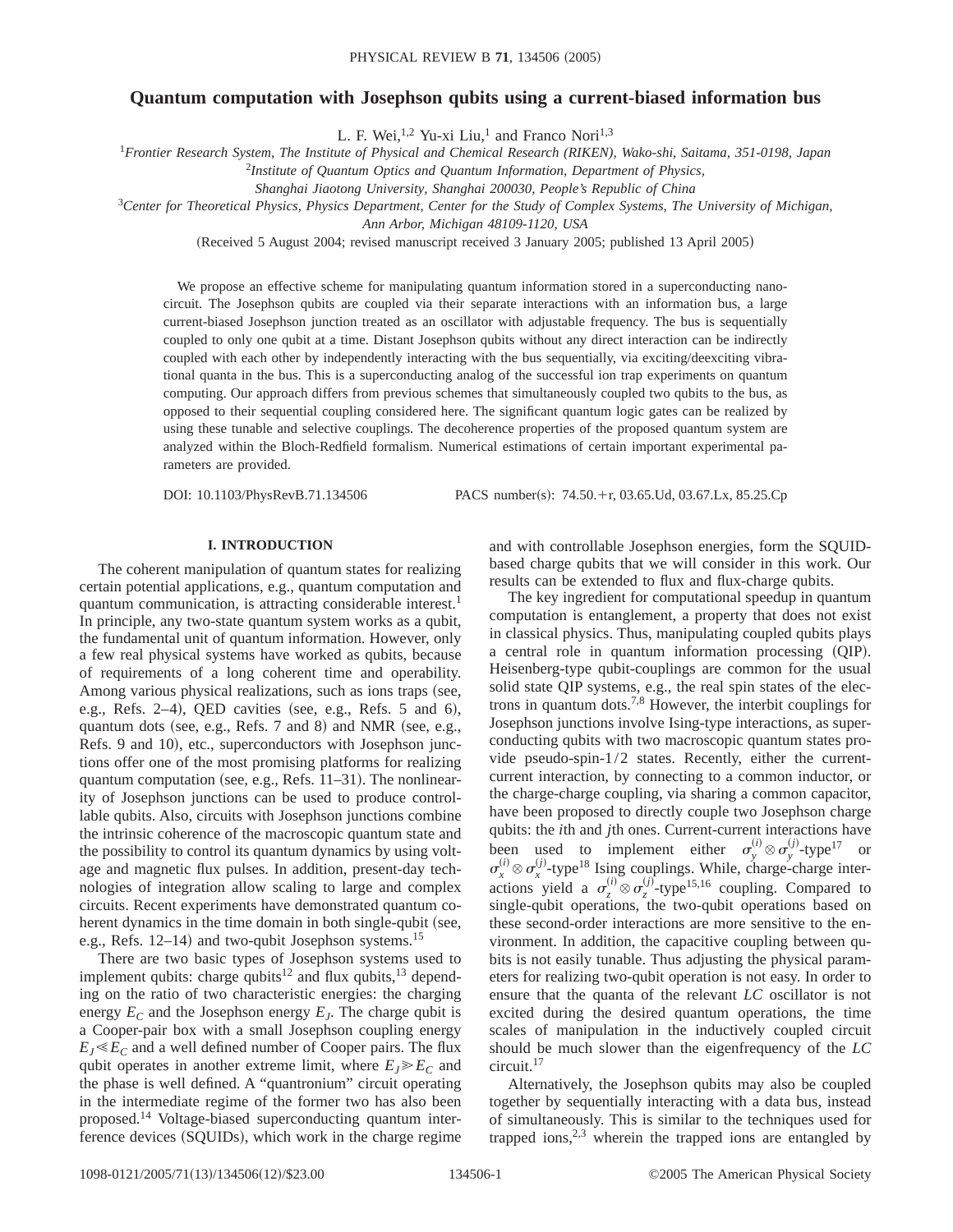exciting and deexciting quanta of their shared center-of-mass vibrational mode (i.e., the data bus). This scheme allows for faster two-qubit operations and possesses longer decoherence times. Indeed, a bus design in a Josephson system has been proposed in Ref. 19 for coupling *d*-wave grain-boundary qubits. Recently, an externally connected *LC* resonator<sup>20</sup> and a cavity QED mode<sup>21</sup> were chosen as alternative data buses. However, it is not always easy to control all the physical properties, such as the eigenfrequencies and decoherence, of these data buses.

A large (e.g., up to 10  $\mu$ m) current-biased Josephson junction  $(CBJJ)^{22}$  is very suitable to act as information bus for coupling Josephson qubits. This is because (i) the CBJJ is an easily fabricated device<sup>23</sup> and may provide more effective immunities to both charge and flux noise, (ii) due to its large junction capacitance, the CBJJ can be capacitively coupled over relatively long distances, (iii) the quantum properties, e.g., quantum transitions between the junction energy levels, of the current-biased Josephson junction are well established,  $24,32$  and (iv) its eigenfrequency can be controlled by adjusting the applied bias current. In fact, a CBJJ itself can be an experimentally realizable qubit, as demonstrated by the recent observations of Rabi oscillations in them.<sup>25,26</sup> Two logic states of such a qubit are encoded by the two lowest zero-voltage metastable quantum energy levels of the CBJJ. The decoherence properties of this CBJJ qubit were discussed in detail in Ref. 27. Experimentally, the entangled macroscopic quantum states in two CBJJ qubits coupled by a capacitor were created.<sup>28</sup> Also, by numerical integration of the time-dependent Schrödinger equation, a full dynamical simulation of two-qubit quantum logic gates between two capacitively coupled CBJJ qubits was given in Ref. 29.

In this paper, we propose a convenient scheme to selectively couple two Josephson charge qubits. Here, a large CBJJ acts only as the information bus for transferring the quantum information between the qubits. Thus, hereafter *the CBJJ will not be a qubit*, as in Refs. 22 and 25–29. Two chosen distant SQUID-based charge qubits can be indirectly coupled by sequentially interacting these with the bus. Our proposal could be considered as a superconducting analog of the ion trap<sup>2</sup> QC, with the phonons (their data bus) replaced by a CBJJ. The eigenfrequency of this information bus can be easily adjusted by controlling the applied bias current. Thus, the bus can couple to any selected qubit, either resonantly or dispersively, although different qubits may possess different eigenfrequencies. The anharmonic energy levels of the bus assure that the possible transition only takes place between its ground and the first excited states. This coupling method provides a repeatable way to generate entangled states, and thus can implement elementary quantum logic gates between arbitrarily selected qubits. Our proposal shares some features with the circuits proposed in Refs. 17, 18, 20, and 22, but also has significant differences. Our proposal might be more amenable to experimental verification.

The outline of the paper is as follows. In Sec. II we propose a superconducting nanocircuit with a CBJJ acting as the data bus, and investigate its elemental quantum dynamics. The bus is biased by a dc current and is assumed to interact with only one qubit at a time. There is no direct interaction between qubits. Therefore, the elemental operations in this



FIG. 1. SQUID-based charge qubits coupled via a large CBJJ.

circuit consist of  $(i)$  the free evolution of the single qubit,  $(ii)$ the free evolution of the bus, and (iii) the coherent dynamics for a single qubit coupled to the bus. In Sec. III we show how to realize the elemental logic gates in the proposed nanocircuit: the single-qubit rotations by properly switching on/off the applied gate voltage and external flux, and the two-qubit operations by letting them couple sequentially to the bus. The vibrational quanta of the bus is excited/absorded during the qubit-bus interactions. In Sec. IV we analyze the decoherence properties of the present qubit-bus interaction within the Bloch-Redfield formalism,  $33$  and give some numerical estimates for experimental implementations. Conclusions and some discussions are given in Sec. V.

# **II. A SUPERCONDUCTING NANOCIRCUIT AND ITS ELEMENTARY QUANTUM EVOLUTIONS**

The circuit considered here is sketched in Fig. 1. It consists of *N* voltage-biased SQUIDs connected to a large CBJJ. The *k*th  $(k=1,2,...,N)$  qubit consists of a gate electrode of capacitance  $C_{g_k}$  and a single-Cooper-pair box with two ultrasmall Josephson junctions of capacitance  $C_{J_k}^0$  and Josephson energy  $E_{J_k}^0$ , forming a dc-SQUID ring. The inductances of these dc-SQUID rings are assumed to be very small and can be neglected. The SQUIDs work in the charge regime with  $k_B T \ll E_J \ll E_C \ll \Delta$ , in order to suppress quasiparticle tunneling or excitation. Here,  $k_B$ ,  $\Delta$ ,  $E_C$ , *T*, and  $E_J$  are the Boltzmann constant, the superconducting gap, charging energy, temperature, and the Josephson coupling energy, respectively.

The connected large CBJJ biased by a dc current works in the phase regime with  $E_J \ge E_C$ . It acts as a tunable anharmonic *LC* resonator with a nonuniform level spacing and works as a data bus for transferring quantum information between the chosen qubits. The mechanism for manipulating quantum information in the present approach is different from that in Refs. 17, 18, 20, and 22, although the circuit proposed here might seem similar to those there. The differences are as follows.

(1) A large CBJJ, instead of the  $LC$  oscillator<sup>17,18,20</sup> formed by the externally connected inductance *L* and the capacitances in circuit, works as the data bus.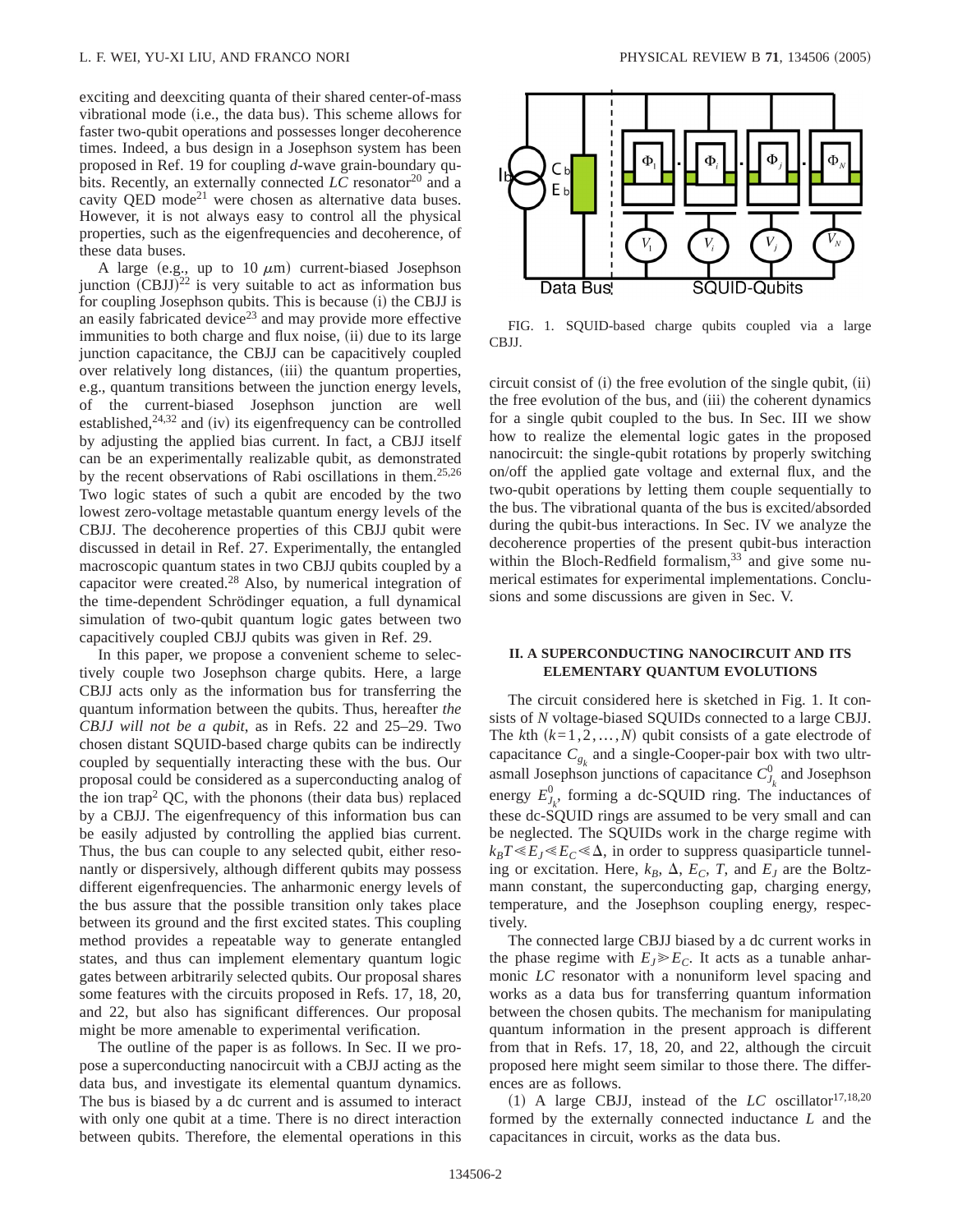$(2)$  We modulate the applied external flux, instead of the bias current,<sup>22</sup> to realize the perfect coupling/decoupling between the chosen qubit and the bus.

 $(3)$  The free evolution of the bus during the operational delays will be utilized to control the dynamical phases for implementing the expected quantum gates.

After a canonical transformation<sup>11,30</sup> the Hamiltonian for the present circuit can be written as

$$
\hat{H} = \sum_{k=1}^{N} \left[ \frac{2e^2}{C_k} (\hat{n}_k - n_{g_k})^2 - E_{J_k} \cos \left( \hat{\theta}_k - \frac{C_{g_k}}{C_k} \hat{\theta}_k \right) \right] + \hat{H}_r,
$$
\n(1)

with

$$
\hat{H}_r = \frac{(2\pi\hat{p}_b/\Phi_0)^2}{2\tilde{C}_b} - E_b \cos \hat{\theta}_b - \frac{\Phi_0 I_b}{2\pi} \hat{\theta}_b.
$$
 (2)

Here,  $n_{g_k} = C_{g_k} V_k / (2e)$ ,  $C_k = C_{g_k} + C_{J_k}$ ,  $C_{J_k} = 2C_{J_k}^0$ ,  $\tilde{C}_b = C_b$  $+ \sum_{k=1}^{N} C_{J_k} C_{g_k} / C_k$ ,  $E_{J_k} = 2E_{J_k}^0 \cos(\pi \Phi_k / \Phi_0)$ , and  $\theta_k = (\theta_{k_2})$  $+(\theta_{k_1})/2$  with  $\theta_{k_1}$  and  $\theta_{k_2}$  being the phase drops across two small Josephson junctions in the *k*th qubit, respectively. Also,  $C_{g_k}$ ,  $\Phi_0$ ,  $\Phi_k$ , and  $V_k$  are the gate capacitance, flux quantum, external flux, and gate voltage applied to the *k*th qubit, respectively. Correspondingly,  $C_b$ ,  $\theta_b$ ,  $E_b$ , and  $I_b$  are the capacitance, phase drops, Josephson energy, and the bias current of the large CBJJ, respectively. Above, the number operator  $\hat{n}_k$ of excess Cooper-pair charges in the superconducting island and the phase operator  $\hat{\theta}_k$  of the order parameter of the *k*th charge qubit are a pair of canonical variables and satisfy the commutation relation

$$
\big[\,\hat{\theta}_k,\hat{n}_k\big]=i\,.
$$

The operators  $\theta_b$  and  $\hat{p}_b$  are another pair of canonical variables and satisfy the commutation relation

$$
\big[\,\hat{\theta}_b,\hat{p}_b\big] = i\hbar\,,
$$

with  $2\pi p_b / \Phi_0 = 2n_b e$  representing the charge difference across the CBJJ.

The CBJJ works in the phase regime. Thus,  $E_C$  $= e^2 / (2 \tilde{C}_b) \ll E_b$  and the quantum motion ruled by the Hamiltonian  $\hat{H}_r$  equals that of a particle with mass *m*  $= \widetilde{C}_b (\Phi_0 / 2\pi)^2$  in a potential  $U(\theta_b) = -E_b(\cos \theta_b + I_b \theta_b / I_r)$ , *I<sub>r</sub>*  $=2\pi E_b/\Phi_0$ . For the biased case  $I_b < I_r$ , there exists a series of minima of  $U(\theta_b)$ , where  $\partial U(\theta_b)/\partial \theta_b = 0$ ,  $\partial^2 U(\theta_b)/\partial \theta_b^2 > 0$ . Near these points  $\theta_0 = \arcsin(I_b / I_r)$ ,  $U(\theta_b)$  approximates to a harmonic oscillator potential with a characteristic frequency

$$
\omega_b = \sqrt{\frac{2\,\pi I_r}{\tilde{C}_b \Phi_0}} \bigg[ \, 1 - \bigg(\frac{I_b}{I_r}\bigg)^2 \bigg]^{1/4},
$$

depending on the applied bias current  $I<sub>b</sub>$ . Correspondingly, the Hamiltonian  $\hat{H}_r$  reduces to

$$
\hat{H}_b = \left(\hat{a}^\dagger \hat{a} + \frac{1}{2}\right) \hbar \omega_b, \tag{3}
$$

with

$$
\hat{a}=\frac{1}{\sqrt{2}}\left[\left(\frac{\Phi_0}{2\,\pi}\right)\sqrt{\frac{\tilde{C}_b\omega_b}{\hbar}}\,\hat{\theta}_b+i\!\left(\frac{2\,\pi}{\Phi_0}\right)\!\frac{\hat{p}_b}{\sqrt{\hbar\,\omega_b\,\tilde{C}_b}}\right]
$$

and

$$
\hat{a}^{\dagger} = \frac{1}{\sqrt{2}} \left[ \left( \frac{\Phi_0}{2\pi} \right) \sqrt{\frac{\tilde{C}_b \omega_b}{\hbar}} \hat{\theta}_b - i \left( \frac{2\pi}{\Phi_0} \right) \frac{\hat{p}_b}{\sqrt{\hbar \omega_b \tilde{C}_b}} \right].
$$

For simplicity, we have redefined the original point of the phase  $\theta_h$ . The approximate number of quantum metastable bound states<sup>34</sup> of the quantum oscillator is  $N_s$  $=(2^{3/4}/3)\sqrt{E_b/E_{C_b}}(1-I_b/I_r)^{5/4}.$ 

The energy scale of the quantum oscillator  $(3)$  is  $\omega_b/(2\pi) \sim 10$  GHz,<sup>25</sup> which is of the same order of the Josephson energy in the SQUID. Therefore, the oscillating quantum of the information bus will be really excited, even if only one of the qubits is operated quantum mechanically. This is different from the case considered in Ref. 17, wherein the *LC* oscillator shared by all charge qubits are not really excited, as the eigenfrequency of the *LC* circuit is much higher than the typical frequencies of the qubits dynamics. For operational convenience, we assume that the bus is coupled to only one qubit at a time. The coupling between any one of the qubits (e.g., the *k*th one) and the bus can, in principle, be controlled by adjusting the applied external flux (e.g.,  $\Phi_k$ ). In this case, any direct interaction does not exist between the qubits, and the dynamics of the CBJJ can be safely restricted to the Hilbert space spanned by the two Fock states  $|0_h\rangle$  and  $|1_h\rangle$ , which are the lowest two energy eigenstates of the harmonic oscillator of Eq.  $(3)$ . Furthermore, we assume that the applied gate voltage of any chosen (*kth*) qubit works near its degeneracy point with  $n_{g_k} = 1/2$ , and thus only two charge states  $|n_k=0\rangle = |\uparrow_k\rangle$  and  $|n_k=1\rangle$  $=|\downarrow_k\rangle$ , play a role during the quantum operation. All other charge states with a higher energies can be safely ignored. Therefore, the Hamiltonian

$$
\hat{H}_{kb} = \hat{H}_k + \hat{H}_b + \lambda_k(\hat{a}^\dagger + \hat{a})\sigma_y^{(k)},\tag{4}
$$

with

$$
\hat{H}_k = \left[ \frac{\delta E_{C_k}}{2} \sigma_z^{(k)} - \frac{E_{J_k}}{2} \sigma_x^{(k)} \right],\tag{5}
$$

describes the interaction between any one of the qubits  $(e.g.,)$ the *k*th one) and the bus, and provides the basic dynamics for the present network. Here,  $\delta E_{C_k} = 2e^2(1-2n_{g_k})/C_k$ ,  $\lambda_k$  $=E_{J_k}C_{g_k}(2\pi/\Phi_0)\sqrt{\hbar/(2\tilde{C}_b\omega_b)/(2C_k)}$ , and the pseudospin operators are defined by

$$
\sigma_x^{(k)} = |\uparrow_k \rangle \langle \downarrow_k | + |\downarrow_k \rangle \langle \uparrow_k |,
$$
  

$$
\sigma_y^{(k)} = -i |\uparrow_k \rangle \langle \downarrow_k | + i |\downarrow_k \rangle \langle \uparrow_k |,
$$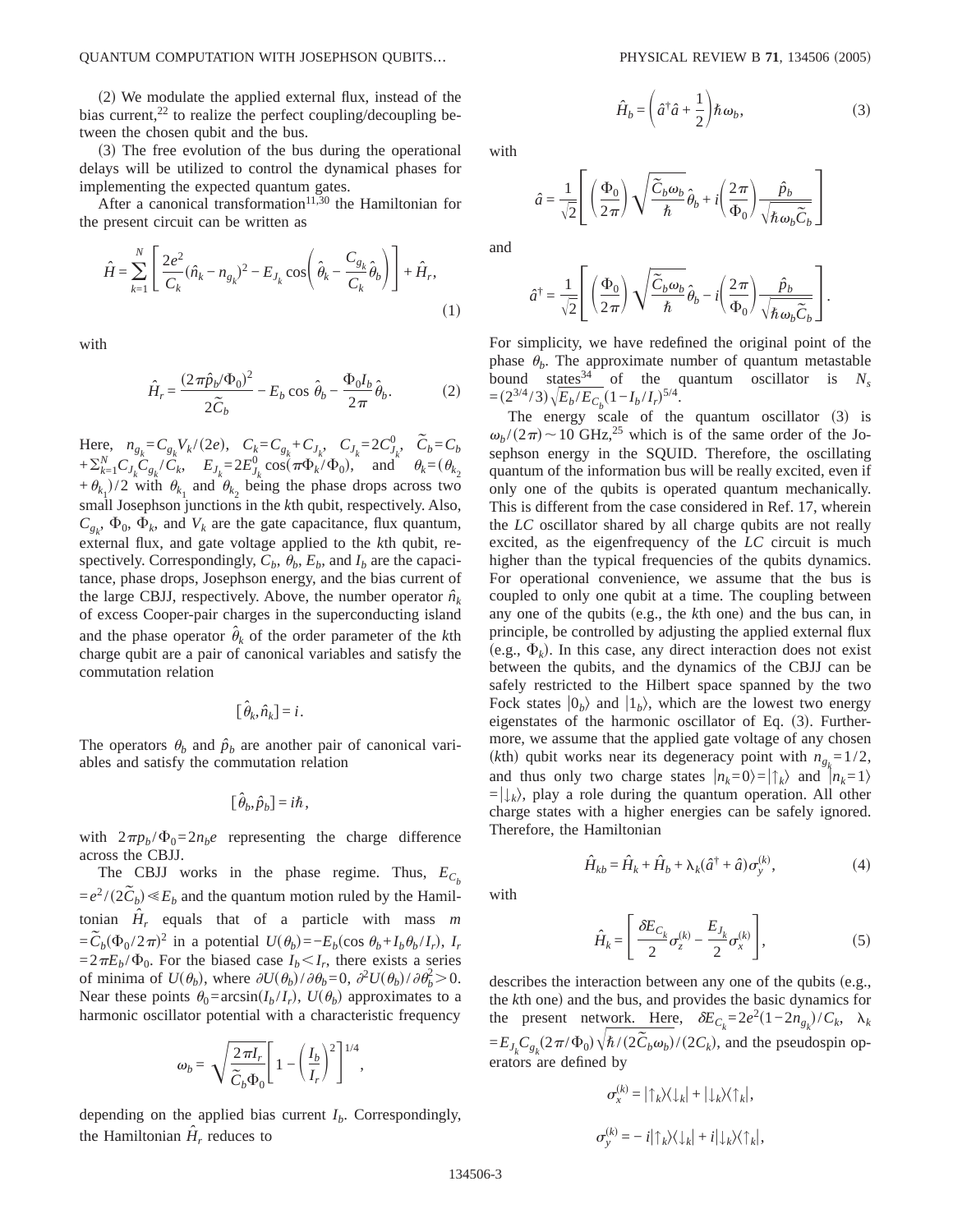$$
\sigma_z^{(k)} = |\!\uparrow_k\rangle\langle\uparrow_k| - |\!\downarrow_k\rangle\langle\downarrow_k|.
$$

Above, when the first cosine-term in Hamiltonian  $(1)$  was expanded, only the single-quantum transition process approximated to the first-order of  $\hat{\theta}_b$  was considered. The higher order nonlinearities have been neglected as their effects are very weak. In fact, for the lower number states of the bus, we have  $C_{g_k} \sqrt{\langle \theta_k^2 \rangle / C_k} \approx 10^{-2}$ , for the typical experimental parameters<sup>11,15,24,27</sup>  $C_b \sim 1pF$ ,  $\omega_b/2\pi \sim 10$  GHz, and  $C_{g_k}/C_{J_k}$  ~ 10<sup>-2</sup>.

Notice that the coupling strength  $\lambda_k$  between the qubit and the bus is tunable by controlling the flux  $\Phi_k$ , applied to the selected qubit, and the bias current  $I<sub>b</sub>$ , applied to the information bus. For example, such a coupling can be simply turn off by setting the flux  $\Phi_k$  as  $\Phi_0/2$ . This allows various elemental operations for quantum manipulations to be realizable in a controllable way. In the logic basis  $\{|0_k\rangle, |1_k\rangle\}$ , defined by

$$
|0_k\rangle=\frac{|\downarrow_k\rangle+|\uparrow_k\rangle}{\sqrt{2}},\quad \ |1_k\rangle=\frac{|\downarrow_k\rangle-|\uparrow_k\rangle}{\sqrt{2}},
$$

and under the usual rotating-wave approximation, the above Hamiltonian  $(4)$  can be rewritten as

$$
\hat{H}_{kb} = \left[ \frac{E_{J_k}}{2} \tilde{\sigma}_z^{(k)} - \frac{\delta E_{C_k}}{2} \tilde{\sigma}_x^{(k)} \right] + \hbar \omega_b \left( \hat{a}^\dagger \hat{a} + \frac{1}{2} \right) + i \lambda_k \left[ \hat{a} \tilde{\sigma}_+^{(k)} - \hat{a}^\dagger \tilde{\sigma}_-^{(k)} \right],
$$
\n(6)

with

$$
\widetilde{\sigma}_{x}^{(k)} = |1_{k}\rangle\langle0_{k}| + |0_{k}\rangle\langle1_{k}|,
$$
  

$$
\widetilde{\sigma}_{y}^{(k)} = -i|1_{k}\rangle\langle0_{k}| + i|0_{k}\rangle\langle1_{k}|,
$$
  

$$
\widetilde{\sigma}_{z}^{(k)} = |1_{k}\rangle\langle1_{k}| - |0_{k}\rangle\langle0_{k}|,
$$

and  $\tilde{\sigma}_{\pm}^{(k)} = (\tilde{\sigma}_{x}^{(k)} \pm i \tilde{\sigma}_{y}^{(k)})/2$ . Here, the logic states  $|0_{k}\rangle$  and  $|1_{k}\rangle$ correspond to the clockwise and anticlockwise persistent circulating currents in the *k*th SQUID loop, respectively.

We now discuss the quantum dynamics of the above Josephson network. Without loss of generality, we assume in what follows that the bias current  $I<sub>b</sub>$  applied to the CBJJ does not change, once it is set up properly beforehand. The quantum evolutions of the system are then controlled by other external parameters: the fluxes applied to the qubits and the voltages across the gate capacitances of the qubits. Depending on the different settings of the controllable external parameters, different Hamiltonians can be induced from Eq.  $(6)$  and thus different time evolutions are obtained. Obviously, during any operational delay  $\tau$  with  $\Phi_{X_k} = \Phi_0 / 2$  and  $V_k$  $=e/C_{g_k}$ , the *k*th qubit remains in its idle state because the Hamiltonian vanishes (i.e.,  $H_0^{(k)} = 0$ ) as  $E_{J_k} = 0$ ,  $n_{g_k} = 0$ . However, the data bus still undergoes a free time evolution

$$
\hat{U}_0(t) = \exp\left(\frac{-it}{\hbar}\hat{H}_b\right).
$$
\n(7)

This evolution is useful for controlling the dynamical phase of the qubits to exactly realize certain quantum operations. For the other cases, the dynamical evolutions of the chosen qubit depend on the different settings of the experimental parameters.

(1) For the case where  $\Phi_k = \Phi_0 / 2$  and  $V_k \neq e / C_{g_k}$ , the *i*th qubit and the bus separately evolve with the Hamiltonians  $\hat{H}_{1}^{0}$  $s_k^{(k)} = -\delta E_{C_k} \tilde{\sigma}_x^{(k)}/2$  and  $\hat{H}_b$  determined by Eq. (3), respectively. The relevant time-evolution operator of the whole system reads

$$
\hat{U}_{1}^{(k)}(t) = \exp\left(\frac{-it}{\hbar}\hat{H}_{1}^{(k)}\right) \otimes \exp\left(\frac{-it}{\hbar}\hat{H}_{b}\right).
$$
 (8)

(2) If the *k*th qubit works at its degenerate point and couples to the bus, i.e.,  $V_k = e/C_{g_k}$  and  $\Phi_k \neq \Phi_0 / 2$ , then we have the Hamiltonian<br> $\widetilde{H}_{th} = E_L \widetilde{\sigma}_{\tau}^0$ 

$$
\widetilde{\hat{H}}_{kb} = E_{J_k} \widetilde{\sigma}_z^{(k)}/2 + \hat{H}_b + i\lambda_k \left[ \hat{a} \widetilde{\sigma}_+^{(k)} - \hat{a}^\dagger \widetilde{\sigma}_-^{(k)} \right] \tag{9}
$$

from Eq.  $(6)$ . The corresponding dynamical evolutions are

$$
|0_{b}\rangle|0_{k}\rangle \rightarrow e^{i\Delta_{k}t/2}|0_{b}\rangle|0_{k}\rangle, \quad \widetilde{U}_{kb} = \exp(-i\widetilde{H}_{kb}t), \quad \Delta_{k} = E_{J_{k}}/\hbar - \omega_{b},
$$
\n
$$
|0_{b}\rangle|1_{k}\rangle \rightarrow e^{-i\omega_{b}t}\Biggl\{ \Biggl[ \cos\Biggl(\frac{\Omega_{k}}{2}t\Biggr) - i\frac{\Delta_{k}}{\Omega_{k}}\sin\Biggl(\frac{\Omega_{k}}{2}t\Biggr) \Biggr] |0_{b}\rangle|1_{k}\rangle - \frac{2\lambda_{k}}{\hbar\Omega_{k}}\sin\Biggl(\frac{\Omega_{k}}{2}t\Biggr) |1_{b}\rangle|0_{k}\rangle \Biggr\},
$$
\n
$$
|1_{b}\rangle|0_{k}\rangle \rightarrow e^{-i\omega_{b}t}\Biggl\{ \Biggl[ \cos\Biggl(\frac{\Omega_{k}}{2}t\Biggr) + i\frac{\Delta_{k}}{\Omega_{k}}\sin\Biggl(\frac{\Omega_{k}}{2}t\Biggr) \Biggr] |1_{b}\rangle|0_{k}\rangle + \frac{2\lambda_{k}}{\hbar\Omega_{k}}\sin\Biggl(\frac{\Omega_{k}}{2}t\Biggr) |0_{b}\rangle|1_{k}\rangle \Biggr\}, \tag{10}
$$

with  $\Omega_k = \sqrt{\Delta_k^2 + (2\lambda_k/\hbar)^2}$ .

Specifically, we have the time-evolution operator

$$
\hat{U}_{2}^{(k)}(t) = \hat{A}(t) \begin{pmatrix} \cos\left(\frac{\lambda_{k}t}{\hbar}\sqrt{\hat{n}+1}\right) & -\frac{1}{\sqrt{\hat{n}+1}}\sin\left(\frac{\lambda_{k}t}{\hbar}\sqrt{\hat{n}+1}\right)\hat{a} \\ \frac{\hat{a}^{\dagger}}{\sqrt{\hat{n}+1}}\sin\left(\frac{\lambda_{k}t}{\hbar}\sqrt{\hat{n}+1}\right) & \cos\left(\frac{\lambda_{k}t}{\hbar}\sqrt{\hat{n}}\right) \end{pmatrix}, \tag{11}
$$

134506-4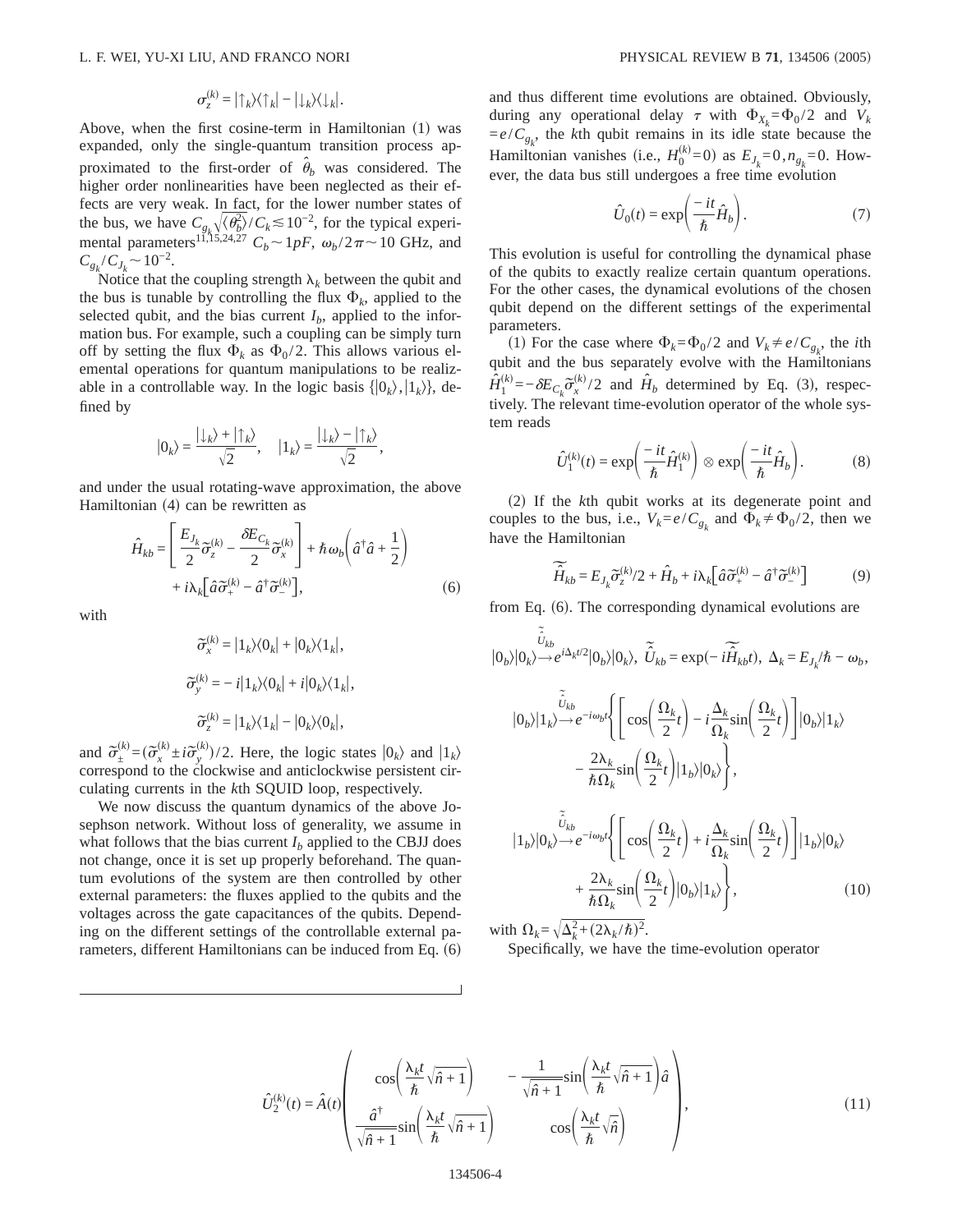with

$$
\hat{A}(t) = \exp\left[-it\left(\frac{\hat{H}_b}{\hbar} + \frac{E_{J_k}\tilde{\sigma}_z^{(k)}}{2\hbar}\right)\right]
$$

for the resonant case  $\Delta_k = 0$ . This reduces Eq. (10) to the time evolutions

$$
\frac{\hat{U}_{2}^{(k)}(t)}{|0_{b}\rangle|0_{k}\rangle} \rightarrow |0_{b}\rangle|0_{k}\rangle,
$$
\n
$$
|0_{b}\rangle|1_{k}\rangle \rightarrow e^{-i\omega_{b}t} \left[\cos\left(\frac{\lambda_{k}t}{\hbar}\right)|0_{b}\rangle|1_{k}\rangle - \sin\left(\frac{\lambda_{k}t}{\hbar}\right)|1_{b}\rangle|0_{k}\rangle\right],
$$
\n
$$
|1_{b}\rangle|0_{k}\rangle \rightarrow e^{-i\omega_{b}t} \left[\cos\left(\frac{\lambda_{k}t}{\hbar}\right)|1_{b}\rangle|0_{k}\rangle + \sin\left(\frac{\lambda_{k}t}{\hbar}\right)|0_{b}\rangle|1_{k}\rangle\right].
$$

For another extreme case, i.e., the system works in the dispersive regime (far from the resonant point)  $2\lambda_k / (\hbar |\Delta_k|) \ll 1$ , we have the time evolution operator

$$
\widetilde{\hat{U}}_{2}^{(k)}(t) = \hat{A}(t) \exp\left(-i\frac{\widetilde{H}_{kb}'t}{\hbar}\right),\tag{12}
$$

with

$$
\widetilde{\hat{H}}'_{kb} = \lambda_k^2 (|1_k\rangle\langle 1_k|\hat{a}\hat{a}^\dagger - |0_k\rangle\langle 0_k|\hat{a}^\dagger\hat{a})/(\hbar\Delta_k).
$$

It reduces to the following time evolutions:

$$
\begin{aligned}\n&\tilde{\tilde{\upsilon}}_{2}^{(k)}(t) \\
&\left|0_{b}\right\rangle\left|0_{k}\right\rangle \xrightarrow{\sim} \exp\left(it\frac{\Delta_{k}}{2}\right)\left|0_{b}\right\rangle\left|0_{i}\right\rangle, \\
&\left|0_{b}\right\rangle\left|1_{k}\right\rangle \xrightarrow{\sim} \exp\left[-it\left(\omega_{b} + \frac{\Delta_{k}}{2} + \frac{\lambda_{k}^{2}}{\hbar^{2}\Delta_{k}}\right)\right]\left|0_{b}\right\rangle\left|1_{k}\right\rangle, \\
&\left|1_{b}\right\rangle\left|0_{k}\right\rangle \xrightarrow{\sim} \exp\left[-it\left(\omega_{b} - \frac{\Delta_{k}}{2} - \frac{\lambda_{k}^{2}}{\hbar^{2}\Delta_{k}}\right)\right]\left|1_{b}\right\rangle\left|0_{k}\right\rangle, \\
&\left|1_{b}\right\rangle\left|1_{k}\right\rangle \xrightarrow{\sim} \exp\left[-it\left(2\omega_{b} - \frac{\Delta_{k}}{2} - \frac{2\lambda_{k}^{2}}{\hbar^{2}\Delta_{k}}\right)\right]\left|1_{b}\right\rangle\left|1_{k}\right\rangle.\n\end{aligned}
$$

(3) Generally, if  $\Phi_k \neq \Phi_0 / 2$  and  $V_{g_k} \neq e / C_{g_k}$ , then the Hamiltonian  $(6)$  can be rewritten as

$$
\overline{\hat{H}}_{kb} = \frac{E_k}{2}\overline{\sigma}_z^{(k)} + \hat{H}_b + i\lambda_k(\hat{a}^\dagger \overline{\sigma}_-^{(k)} - \hat{a}\overline{\sigma}_+^{(k)}),\tag{13}
$$

with

$$
\bar{\sigma}_{x}^{(k)} = -\sin \eta_k \tilde{\sigma}_{z}^{(k)} - \cos \eta_k \tilde{\sigma}_{x}^{(k)},
$$

$$
\bar{\sigma}_{y}^{(k)} = -\tilde{\sigma}_{y}^{(k)},
$$

$$
\bar{\sigma}_{z}^{(k)} = \cos \eta_k \tilde{\sigma}_{z}^{(k)} - \sin \eta_k \tilde{\sigma}_{x}^{(k)},
$$

and  $\frac{\bar{\sigma}_{+}^{(k)} = (\bar{\sigma}_{x}^{(k)} \pm i \bar{\sigma}_{y}^{(k)})/2$ . Here, cos  $\eta_k = E_{J_k}/E_k$ , and  $E_k = \sqrt{(\delta E_{C_k})^2 + E_{J_k}^2}$ . If the bias current  $I_b$  and the flux  $\Phi_k$  are set

properly beforehand such that  $E_{J_k} \sim \hbar \omega_b \ll \delta E_{C_k}$ , then the detuning  $\hbar \bar{\Delta}_k = E_k - \hbar \omega_b$  is very large (compared to the coupling strength  $\lambda_k \leq 10^{-1} E_{J_k}$ ). Therefore, the time-evolution operator of the system can be approximated as

$$
\overline{\hat{U}}_{3}^{(k)}(t) = \hat{B}(t) \exp\left\{-i\frac{\lambda_{k}^{2}t}{\hbar^{2}\overline{\Delta}_{k}}\left[\,\overline{\sigma}_{z}^{(k)}\left(\hat{a}^{\dagger}\hat{a} + \frac{1}{2}\right) + \frac{1}{2}\,\right]\right\},\tag{14}
$$

with

$$
\hat{B}(t) = \exp\left[-it\left(\frac{\hat{H}_b}{\hbar} + \frac{E_k \overline{\sigma}_z^{(k)}}{2\hbar}\right)\right].
$$

This implies the following evolutions:

$$
|0_b\rangle|0_k\rangle \rightarrow e^{-i\zeta_k t} \{[\cos(\xi_k t) + i \cos \eta_k \sin(\xi_k t)] |0_b\rangle|0_k\rangle + i \sin \eta_k \sin(\xi_k t)|0_b\rangle|1_k\rangle\},\
$$

$$
|0_b\rangle|1_k\rangle \longrightarrow e^{-i\zeta_k t} \{[\cos(\xi_k t) - i \cos \eta_k \sin(\xi_k t)]|0_b\rangle|1_k\rangle
$$
  
+ *i* sin  $\eta_k \sin(\xi_k t)|0_b\rangle|0_k\rangle\},$ 

$$
|1_{b}\rangle|0_{k}\rangle \rightarrow e^{-i(\zeta_{k}+\omega_{b})t}\{[\cos(\xi'_{k}t)+i\cos\eta_{k}\sin(\xi'_{k}t)]|1_{b}\rangle|0_{k}\rangle
$$

$$
+i\sin\eta_{k}\sin(\xi'_{k}t)|1_{b}\rangle|1_{k}\rangle\},\
$$

$$
\begin{aligned} \bar{\tilde{U}}_{3}^{(k)}(t) \\ |1_{b}\rangle |1_{k}\rangle &\to e^{-i(\zeta_{k}+\omega_{b})t}\{i\sin\eta_{k}\sin(\xi_{k}^{\prime}t)|1_{b}\rangle|0_{k}\rangle + [\cos(\xi_{k}^{\prime}t) \\ &-i\cos\eta_{k}\sin(\xi_{k}^{\prime}t)]|1_{b}\rangle|1_{k}\rangle\}, \end{aligned}
$$

with

$$
\zeta_k = \omega_b/2 + \lambda_k^2/(2\hbar^3 \overline{\Delta}_k), \quad \xi_k = E_k/(2\hbar) + \lambda_k^2/(2\hbar^2 \overline{\Delta}_k)
$$

and

$$
\xi'_k = \xi_k + \lambda_k^2/(\hbar^2 \overline{\Delta}_k).
$$

In what follows we shall show that any process for manipulating the quantum information stored in the present circuit can be effectively implemented by selectively using the above elementary time evolutions  $\hat{U}_0(t)$ ,  $\hat{U}_1^0$  $\hat{U}_1^{(k)}(t)$ ,  $\hat{U}_2^{(i)}$  $\binom{k}{2}(t)$ ,  $\tilde{\hat{U}}_2^0$  $\overline{\hat{U}}_2^{(k)}(t)$ , and  $\overline{\hat{U}}_3^{(k)}$  $\binom{k}{3}(t)$ .

# **III. QUANTUM MANIPULATIONS OF THE SUPERCONDUCTING NANOCIRCUIT**

It is well known that any valid quantum transformation can be decomposed into a sequence of elementary one- and two-qubit quantum gates. The set of these gates is universal, and any quantum computing circuit comprises only gates from this set. Several schemes<sup>17,18,29</sup> have been proposed for implementing one of the universal two-qubit gates with Josephson qubits by using the direct interactions between them.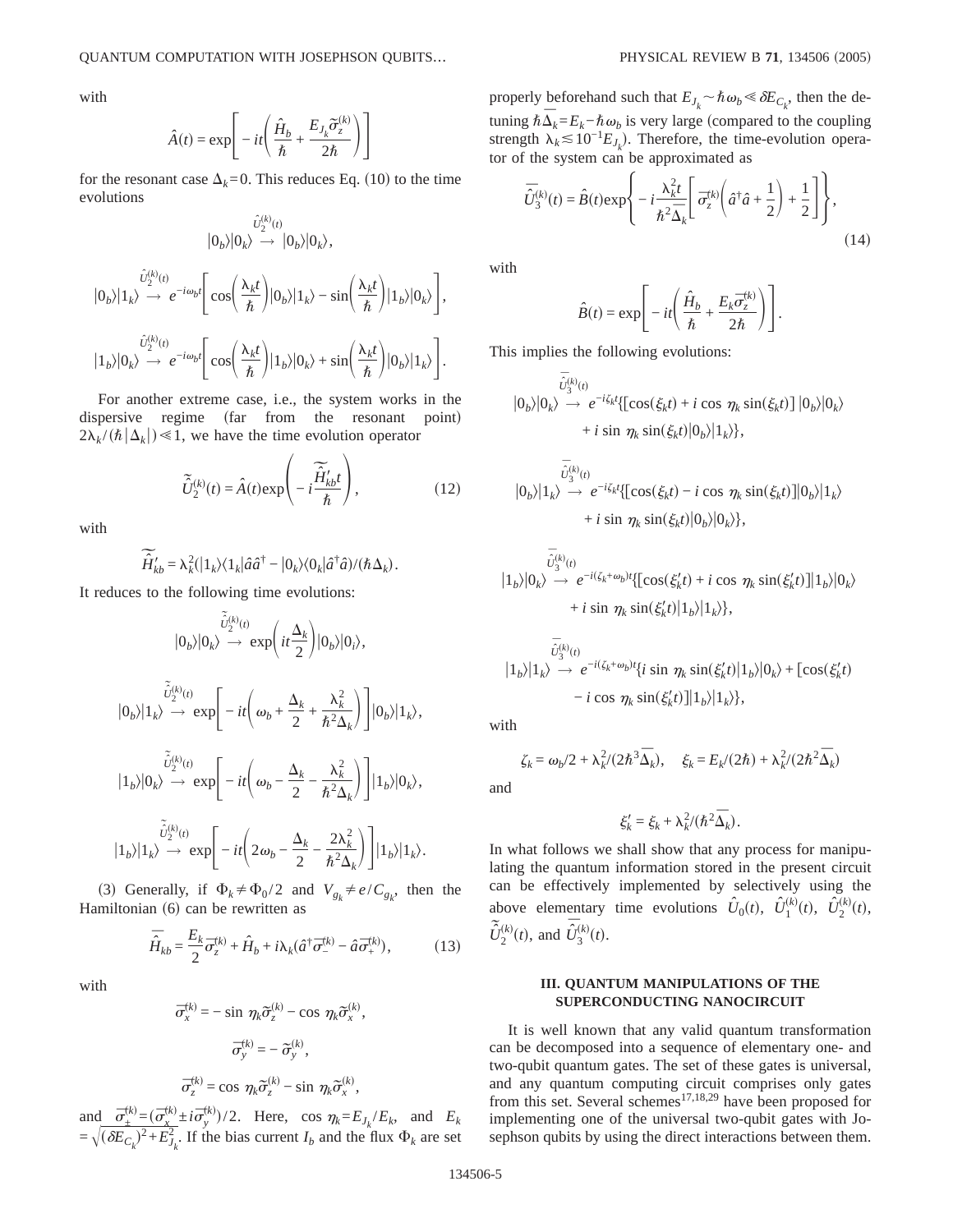By making use of the data bus interacting sequentially with the selective qubits, Blais *et al.*<sup>22</sup> showed that the two-qubit gate may be effectively realized. Two important problems will be solved in our indirect-coupling approach: (i) When one of two qubits is selected to couple with the data bus, how we can let the remainder qubit decouple completely from the bus and (ii) the phase changes of the bus' and qubit's states during the operations are very complicated, how we can control these phase changes in order to precisely implement the desired quantum gate.

The scheme in Ref. 22 assumed that, when one of the two qubits is tuned to resonance with the bus, then the other qubit is hardly affected because of its different Rabi frequency. Obviously, this decoupling is not complete and thus it is not easy to assure that the bus couples only one qubit at a time. By controlling the external flux  $\Phi_k$  applied to the qubits, the network proposed here provides an effective method for making the remainder qubit completely decouple from the bus. All the desired elementary operations for quantum computing can be exactly implemented by properly setting the experimentally controllable parameters, e.g., the external  $\Phi_k$ , the gate voltage  $V_k$ , the bias current  $I_k$ , and the duration  $t$  of each selected quantum evolution, etc. Hereafter, we assume that each of the selected time evolutions can be switched on/off very quickly.

### **A. Single-qubit operations**

First, we show how to realize the single-qubit operations on each SQUID qubit. This will be achieved by simply turning on/off the relevant experimentally controllable parameters. For example, if  $n_{g_k} \neq 1/2$  and  $E_{J_k} = 0$  for a time span *t*, then the time evolution  $\hat{U}_1^0$  $f_1^{(k)}(t)$  in Eq. (8) is realized. This operation is the single-qubit rotation around the *x* axis

$$
\hat{R}_x^{(k)}(\varphi_k) = \begin{pmatrix} \cos\frac{\varphi_k}{2} & i\sin\frac{\varphi_k}{2} \\ i\sin\frac{\varphi_k}{2} & \cos\frac{\varphi_k}{2} \end{pmatrix},
$$
\n(15)

with  $\varphi_k = \delta E_{C_k} t / \hbar$ . Rotations by  $\varphi_k = \pi$  and  $\varphi_k = \pi/2$  produce a spin flip (i.e., a NOT-gate operation) and an equal-weight superposition of logic states, respectively.

The rotation around the *z* axis can be implemented by using the evolution  $(12)$ . This operation is conditional and dependent on the state of the bus. If the bus is in the ground state  $|0_h\rangle$ , the rotation reads

$$
R_z^{(k)}(\phi_k) = e^{-i\varrho_k t} \begin{pmatrix} e^{-i\phi_k} & 0\\ 0 & e^{i\phi_k} \end{pmatrix},\tag{16}
$$

with  $\varrho_k = \omega_b / 2 + \lambda_k^2 / (2\hbar^2 \Delta_k)$ ,  $\varphi_k = E_{J_k} t / (2\hbar) + \lambda_k^2 t / (2\hbar^2 \Delta_k)$ . With a sequence of  $x$  and  $z$  rotations, any rotation on the single qubit can be performed. For example, the Hadamard gate applied to the *k*th qubit

$$
\hat{H}_g^{(k)} = \frac{1}{\sqrt{2}} \begin{pmatrix} 1 & 1 \\ 1 & -1 \end{pmatrix}
$$

can be implemented by a three-step rotation

$$
\hat{R}_z^{(k)}\!\!\left(\frac{\pi}{4}\right) \otimes \hat{R}_x^{(k)}\!\!\left(-\frac{\pi}{2}\right) \otimes \hat{R}_z^{(k)}\!\!\left(\frac{\pi}{4}\right) = \hat{H}_g^{(k)}.\tag{17}
$$

Here, the relevant durations  $t_1$ ,  $t_2$ , and  $t_3$  are set properly to satisfy the conditions

$$
\cos\left(\frac{\delta E_{C_k}t_2}{\hbar}\right) = -\sin\left(\frac{\delta E_{C_k}t_2}{\hbar}\right) = \sin\left[\frac{E_{J_k}t_1}{2\hbar} + \frac{(\lambda_k/\hbar)^2 t_1}{2\Delta_k}\right]
$$

$$
= \sin\left[\frac{E_{J_k}t_3}{2\hbar} + \frac{(\lambda_k/\hbar)^2 t_3}{2\Delta_k}\right] = \frac{1}{\sqrt{2}}.
$$

#### **B. Two-qubit operations**

Second, we show how to realize two-qubit gates by letting a pair of qubits (the *k*th and *j*th ones) interact separately with the bus. Before the quantum operation, the chosen qubits decouple from the bus. At the end of the desired gate operation the bus should be disentangled again from the qubits, and returned to its ground state. For operational simplicity, we assume that the bus resonates with the control qubit, the *k*th one, i.e.,  $\Delta_k = 0$ . We now consider the following threestep operational process.

 $(i)$  Couple the control qubit to the bus (i.e., the applied external flux  $\Phi_k$  is varied to  $\Phi_0$ ) and realize the evolution  $\hat{U}_2^0$  $s_2^{(k)}(t_1)$  for the duration  $t_1$ :

$$
\sin\left(\frac{\lambda_k t_1}{\hbar}\right) = -1.
$$
 (18)

Then, by returning the  $\Phi_k$  to its initial value, i.e.,  $\Phi_k$  $=\Phi_0 / 2$ , the *k*th qubit can be decoupled from the bus exactly. Before the next step operation, there is an operational delay  $\tau_1$ . During this delay the state of the qubits does not evolve, while the data bus still undergoes a time evolution  $\hat{U}_0(\tau_1)$ .

(ii) Couple the target qubit (the *j*th one) to the bus and realize the time evolution  $\tilde{U}_3^{\zeta}$  $s_3^{(j)}(t_2)$ . This is achieved by letting the chosen qubit work near its degenerate point (i.e.,  $n_g$ )  $\neq$  1/2) and switching on its Josephson energy (i.e.,  $\Phi$ <sup>*j*</sup>  $\neq \Phi_0$ /2). After the time *t*<sub>2</sub> determined by the condition

$$
\cos(\xi_j t_2) = -\sin(\xi_j' t_2) = 1,\tag{19}
$$

we decouple the *j*th qubit from the bus and let it be in the idle state by returning its gate voltage  $V_i$  to the degenerate point  $(n_{g_j}=1/2)$ , and simultaneously switching off the relevant Josephson energy. During another operational delay  $\tau_2$ before the next step operation, the bus undergoes another free evolution  $U_0(\tau_2)$ .

(iii) Repeat the first step and realize the evolution  $\hat{U}_2^0$  $s_2^{(k)}(t_3)$  with

$$
\sin\left(\frac{\lambda_k t_3}{\hbar}\right) = 1. \tag{20}
$$

Diagrammatically, the above three-step operational process with two delays can be represented as follows: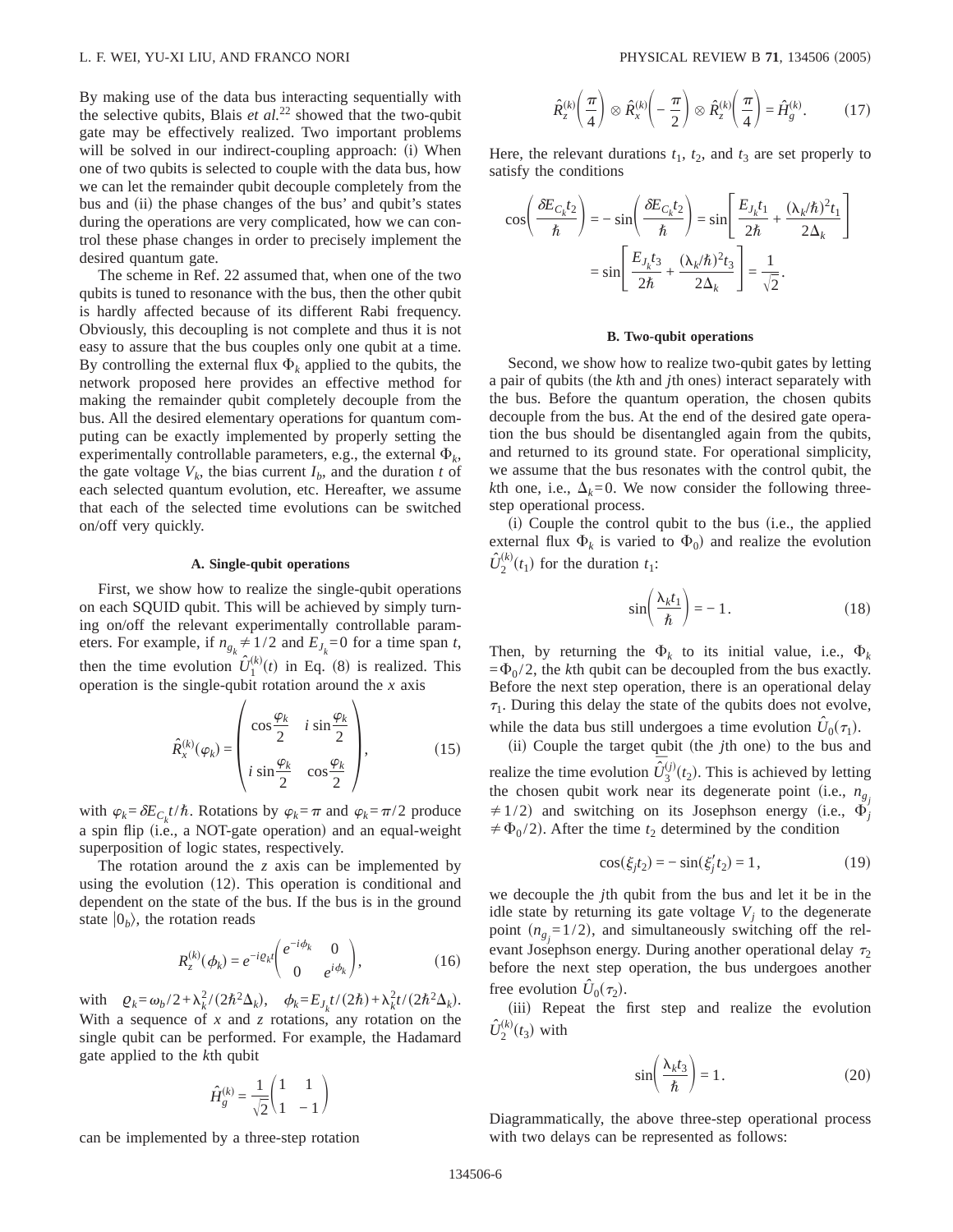$$
\begin{array}{ccc}\n\hat{U}_0(\tau_1)\hat{U}_2^{(k)}(\tau_1) & \hat{U}_0(\tau_2)\overline{\hat{U}}_3^{(j)}(\tau_2) \\
|0_b0_k0_j\rangle & \longrightarrow & e^{-i\omega_b\tau_1/2}|0_b0_k0_j\rangle & \longrightarrow & e^{-i\chi}|0_b0_k0_j\rangle \\
& & \hat{U}_2^{(k)}(\tau_3) & \longrightarrow & e^{-i\chi}|0_b0_k0_j\rangle,\n\end{array}
$$

$$
\begin{array}{ccc} \langle \hat{U}_0(\tau_1)\hat{U}_2^{(k)}(t_1) & \hat{U}_0(\tau_2)\bar{\hat{U}}_3^{(j)}(t_2) \\ |0_b0_k1_j\rangle & \longrightarrow & e^{-i\omega_b\tau_1/2}\big|0_b0_k1_j\rangle & \longrightarrow & e^{-i\chi}\big|0_b0_k1_j\rangle \\ & \hat{U}_2^{(k)}(t_3) & \longrightarrow & e^{-i\chi}\big|0_b0_k1_j\rangle, \end{array}
$$

$$
\langle \hat{U}_0(\tau_1) \hat{U}_2^{(k)}(\tau_1) \rangle
$$
\n
$$
\begin{aligned}\n&\hat{U}_0(\tau_2) \hat{U}_2^{(k)}(\tau_2) \\
&\longrightarrow i e^{-i\omega_b(t_1+3\tau_1/2)} |1_b 0_k 0_j\rangle \\
&\longrightarrow i e^{-i\chi - i\omega_b(t_1+t_2+\tau_1+\tau_2)} (\cos \eta_j | 1_b 0_k 0_j\rangle \\
&+ \sin \eta_j |1_b 0_k 1_j\rangle) \longrightarrow i e^{-i\chi - i\omega_b T} (\cos \eta_j |0_b 1_k 0_j\rangle \\
&+ \sin \eta_j |0_b 1_k 1_j\rangle),\n\end{aligned}
$$

$$
\begin{aligned}\n&\hat{U}_0(\tau_1)\hat{U}_2^{(k)}(\tau_1) \\
&\rightarrow & e^{-i\omega_b(t_1+3\tau_1/2)}|1_b0_k1_j\rangle \\
&\rightarrow & i e^{-i\chi - i\omega_b(t_1+t_2+\tau_1+\tau_2)}(\sin\eta_j|1_b0_k0_j\rangle \\
&\rightarrow & i e^{-i\chi - i\omega_b(t_1+t_2+\tau_1+\tau_2)}(\sin\eta_j|1_b0_k0_j\rangle \\
&\rightarrow & \hat{U}_2^{(k)}(\tau_3) \\
&- \cos\eta_j|1_b0_k1_j\rangle) \rightarrow & i e^{-i\chi - i\omega_b T}(\sin\eta_j|0_b1_k0_j\rangle \\
&- \cos\eta_j|0_b1_k1_j\rangle),\n\end{aligned}
$$

with  $T = t_1 + t_2 + t_3 + \tau_1 + \tau_2$  being the total duration of the process, and  $\chi = \zeta_i t_2 + \omega_b (\tau_1 + \tau_2)/2$ . Obviously, the information bus remains in its ground state  $|0<sub>b</sub>\rangle$  after the operations. If the total duration *T* is satisfied as

$$
\sin(\omega_b T) = 1,\tag{21}
$$

the above three-step process with two delays yields a twoqubit gate expressed by the following matrix form:

$$
\hat{U}_1^{(kj)}(\eta_j) = \begin{pmatrix} 1 & 0 & 0 & 0 \\ 0 & 1 & 0 & 0 \\ 0 & 0 & \cos \eta_j & \sin \eta_j \\ 0 & 0 & \sin \eta_j & -\cos \eta_j \end{pmatrix}, \qquad (22)
$$

which is a universal two-qubit Deutsch gate.<sup>35</sup>

Analogously, if the second step operation  $\overline{\hat{U}}_3^{\text{C}}$  $j_3^{(j)}(t_2)$  in the above three-step process is replaced by the operation  $\overline{\hat{U}}_2^{\text{C}}$  $s_2^{(j)}(t_2)$ , then another two-qubit operation expressed by

$$
\overline{\tilde{U}}_{2}^{(kj)}(t_{2}) = \begin{pmatrix} \Gamma_{j} & 0 & 0 & 0 \\ 0 & \Gamma_{j}^{*} & 0 & 0 \\ 0 & 0 & \Lambda_{j}e^{-i\omega_{b}T} & 0 \\ 0 & 0 & 0 & \Lambda_{j}^{*}e^{-i\omega_{b}T} \end{pmatrix}, \qquad (23)
$$

with  $\Gamma_j = \exp(i\varsigma_j t_2), \qquad \Lambda_j = \exp(i\varsigma_j' t_2), \qquad \varsigma_j = E_{J_j}/(2\hbar)$  $+\lambda_j^2/(2\hbar^2\Delta_j)$ ,  $s'_j = s_j + \lambda_j^2 t_2/(\hbar^2\Delta_j)$ , can be implemented. This three-step operational process can similarly be represented diagrammatically as

$$
\begin{aligned} |\hat{U}_0(\tau_1)\hat{U}_2^{(k)}(t_1) & \xrightarrow{\hat{U}_0(\tau_2)\tilde{\hat{U}}_2^{(j)}(t_2)} |\hat{U}_b\hat{U}_k\hat{U}_2^{(j)}(t_2)| \\ |\hat{U}_2^{(k)}(t_3) & \xrightarrow{\hat{U}_2^{(k)}(t_3)} \mathbf{F}e^{-i\nu}|\hat{U}_b\hat{U}_k\hat{U}_j\rangle, \end{aligned}
$$

$$
\begin{aligned} |\hat{U}_0(\tau_1)\hat{U}_2^{(k)}(t_1) & \xrightarrow{\hat{U}_0(\tau_2)\tilde{\hat{U}}_2^{(j)}(t_2)} |\hat{U}_0(\tau_2)\hat{\hat{U}}_2^{(j)}(t_2)| \\ & \xrightarrow{\hat{U}_2^{(k)}(t_3)} \rightarrow \tilde{\Gamma}^* e^{-i\nu} |0_b 0_k 1_j \rangle, \\ & \xrightarrow{\hat{U}_2^{(k)}(t_3)} \Gamma^* e^{-i\nu} |0_b 0_k 1_j \rangle, \end{aligned}
$$

$$
\langle \hat{U}_0(\tau_1) \hat{U}_2^{(k)}(t_1) \rangle \longrightarrow e^{-i\omega_b(t_1+3\tau_1/2)} |1_b 0_k 0_j \rangle
$$
  
\n
$$
\hat{U}_0(\tau_2) \tilde{\hat{U}}_2^{(j)}(t_2) \longrightarrow \Lambda e^{-i\nu - i\omega_b(t_1+t_2+\tau_1+\tau_2)} |1_b 0_k 0_j \rangle
$$
  
\n
$$
\hat{U}_2^{(k)}(t_3) \longrightarrow \Lambda e^{-i\nu - i\omega_b T} |0_b 1_k 0_j \rangle,
$$

$$
\langle \hat{U}_0(\tau_1) \hat{U}_2^{(k)}(t_1) \rangle \longrightarrow e^{-i\omega_b(t_1 + 3\tau_1/2)} |1_b 0_k 1_j \rangle
$$
  
\n
$$
\hat{U}_0(\tau_2) \hat{U}_2^{(j)}(t_2) \longrightarrow \Lambda^* e^{-i\nu - i\omega_b(t_1 + t_2 + \tau_1 + \tau_2)} |1_b 0_k 1_j \rangle
$$
  
\n
$$
\hat{U}_2^{(k)}(t_3) \longrightarrow \Lambda^* e^{-i\nu - i\omega_b T} |0_b 1_k 1_j \rangle,
$$

with  $\nu = \omega_b t_2 / 2 + \lambda_j^2 t_2 / (2\hbar^2 \Delta_j) + \omega_b (\tau_1 + \tau_2) / 2$ . Above, the durations of the first- and third-step operations have been set the same as those for realizing the two-qubit operation  $\hat{U}_1^0$  $s_1^{(kj)}(\eta_j).$ 

The two-qubit gate  $\hat{U}_1^{(i)}$  $\hat{U}^{(kj)}_1(\eta_j)$  [or  $\hat{U}^{(j)}_2$  $s_2^{(kj)}(t_2)$ ] performed above forms a universal set. Any quantum manipulation can be implemented by using one of them, accompanied by arbitrary rotations of single qubits. Obviously, if the system works in the strong charge regime  $E_{J_j}/(\delta E_{C_j}) \ll 1$  and cos  $\eta_j$  ~ 0, sin  $\eta_j$  ~ 1, then the two-qubit gate  $\hat{U}_1^($  $s_1^{(kj)}(\eta_j)$  in Eq.  $(22)$  approximates the well-known controlled-NOT  $(CNOT)$ gate

$$
\hat{U}_{\text{CNOT}}^{(kj)} = \begin{pmatrix} 1 & 0 & 0 & 0 \\ 0 & 1 & 0 & 0 \\ 0 & 0 & 0 & 1 \\ 0 & 0 & 1 & 0 \end{pmatrix}.
$$

 $\lambda$ 

Also, if the duration  $t_2$  of the evolution  $\tilde{U}_2^{\zeta}$  $s_2^{(j)}(t_2)$  and the delays  $\tau_1$ ,  $\tau_2$  are further set properly such that

$$
\cos(\varsigma_j t_2) = \sin(\varsigma'_j t_2) = \sin(\omega_b T) = 1,
$$

then the two-qubit operation  $\hat{U}_2^{(kj)}$  in Eq. (23) reduces to the well-known controlled-phase  $(\bar{C}ROT)$  gate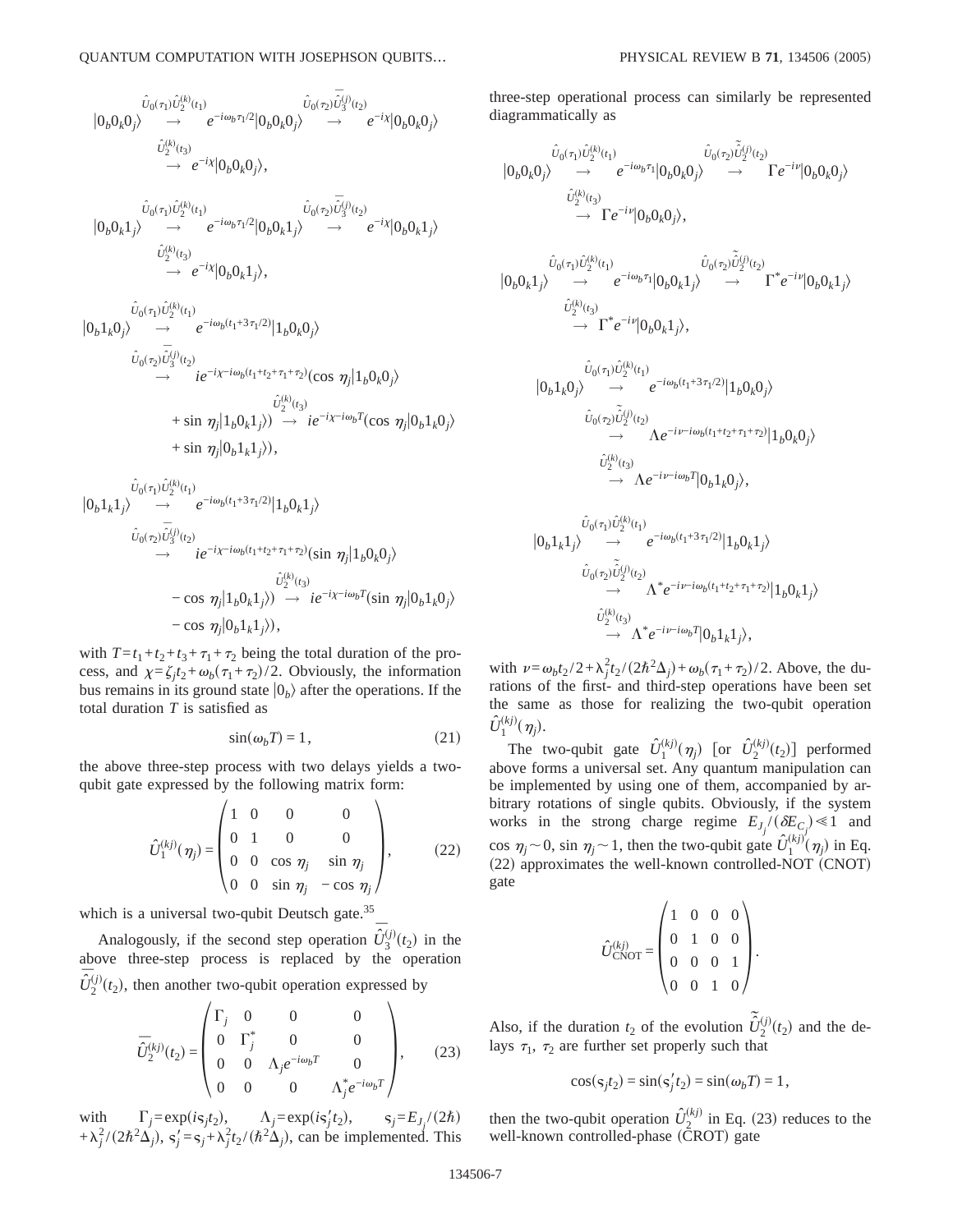

FIG. 2. Schematic diagram of a SQUID-based charge qubit with impedance  $Z(\omega_1)$  coupled to a CBJJ with admittance  $Y(\omega_2)$ .

$$
\hat{U}_{\text{CROT}}^{(kj)} = \begin{pmatrix} 1 & 0 & 0 & 0 \\ 0 & 1 & 0 & 0 \\ 0 & 0 & 1 & 0 \\ 0 & 0 & 0 & -1 \end{pmatrix}.
$$

## **IV. DECOHERENCE OF THE QUBIT-BUS SYSTEM DUE TO THE BIASED VOLTAGE AND CURRENT NOISES**

An ideal quantum system preserves quantum coherence, i.e., its time evolution is determined by deterministic reversible unitary transformations. Quantum computation requires a long phase coherent time evolution. In practice, any physical quantum system is subject to various disturbing factors which destroy phase coherence. In fact, solid-state systems are very sensitive to decoherence, as they contain a macroscopic number of degrees of freedom and interact with the environment. However, coherent quantum manipulations of the qubits are still possible if the decoherence time is finite but not too short. Hence, it is important to investigate the effects of the environmental noise on the present quantum circuit.

The typical noise sources in Josephson circuits consist of the linear fluctuations of the electromagnetic environments (e.g., circuitry and radiation noises) and the low-frequency noise due to fluctuations in various charge/current channels (e.g., the "background charge" and "critical current"). Usually, the former one behaves as Ohmic dissipation<sup>36</sup> and the latter one produces a  $1/f$  spectrum.<sup>37</sup> It is well known that the problem of  $1/f$  noise is still unsolved in solid-state circuits (see, e.g., Ref. 38). An efficient strategy, proposed in Refs. 39 and 40, is to suppress it by dynamical decoupling techniques using controllable pulses. Within the present work, we will consider the case of Ohmic dissipation due to linear fluctuations of the external circuit parameters: the bias current  $I<sub>b</sub>$  applied to the CBJJ and the gate voltages applied to the qubits. The effect of gate-voltage noise on a single charge qubit and that of bias-current noise on a single CBJJ has been discussed in Refs. 11 and 36 and in Ref. 27, respectively. We now study these noises together (see Fig. 2), since the interaction between a CBJJ, acting as a bus here, and a selected (e.g., the *k*th) qubit takes a central role in the present scheme for quantum manipulations. Each electromagnetic environment is treated as a quantum system with many degrees of freedom and modeled by a bath of harmonic oscillators. Furthermore, each of these oscillators is assumed to be weakly coupled to the chosen system. The Hamiltonian of a chosen (kth) qubit coupling to the bus, containing the fluctuations of the applied gate voltage  $V_k$  and bias current  $I_b$ , can be generally written as

with

$$
H_B = \sum_{j=1,2} \sum_{\omega_j} \left[ \frac{p_{\omega_j}^2}{2m_{\omega_j}} + \frac{m_{\omega_j} \omega_j^2 x_{\omega_j}^2}{2} \right] = \sum_{j=1,2} \sum_{\omega_j} \left( \hat{a}_{\omega_j}^\dagger \hat{a}_{\omega_j} + \frac{1}{2} \right) \hbar \omega_j \tag{24}
$$

 $\hat{H} = \overline{\hat{H}}_{kb} + \hat{H}_B + \hat{V}$ ,

and

$$
\hat{V} = -\left[\sin \alpha_k \bar{\sigma}_z^{(k)} + \cos \alpha_k \bar{\sigma}_x^{(k)}\right] (\hat{R}_1 + \hat{R}_1^{\dagger}) - (\hat{a}^{\dagger} R_2 + \hat{a} \hat{R}_2^{\dagger}),\tag{25}
$$

being the Hamiltonians of the two baths and their interactions with the nondissipative qubit-bus system  $\overline{\hat{H}}_{kb}$ , respectively. Above,  $\hat{a}_{\omega_j}$ ,  $\hat{a}_{\omega_j}^{\dagger}$  are the Boson operators of the *j*th bath, and

$$
\hat{R}_1 = \frac{eC_{gk}}{C_k} \sum_{\omega_1} g_{\omega_1} \hat{a}_{\omega_1}, \quad R_2 = \sqrt{\frac{\hbar}{2\tilde{C}_b \omega_b}} \sum_{\omega_2} g_{\omega_2} \hat{a}_{\omega_2},
$$

with  $g_{\omega_j}$  being the coupling strength between the oscillator of frequency  $\omega_i$  and the nondissipative system. The effects of these noises can be characterized by their power spectra, which in turn depend on the corresponding "impedance" (or "inductance") and the temperature of the relevant circuits. For example, introducing the impedance  $Z_t(\omega) = 1/[i\omega C_t$  $+Z^{-1}(\omega)$  with  $Z(\omega)=R_V$  being the Ohmic resistor, the corresponding voltage between the terminals of impedance  $Z_t(\omega)$ can be expressed as  $\delta V = \sum_{\omega_1} \lambda_{\omega_1} x_{\omega_1}$ . Thus, the spectral density of this voltage source for Ohmic dissipation can be expressed as

$$
G(\omega) = \pi \sum_{\omega_1} \frac{\lambda_{\omega_1}^2}{2m\omega_1} \delta(\omega - \omega_1) = \pi \sum_{\omega_1} |g_{\omega_1}|^2 \delta(\omega - \omega_1) \sim R_V \omega.
$$
\n(26)

Similarly, the spectral density for the bias-current source can be approximated as

$$
F(\omega) = \pi \sum_{\omega_2} |g_{\omega_2}|^2 \delta(\omega - \omega_2) \sim Y_I \omega,
$$
 (27)

with  $Y_I$  being the dissipative part of the admittance of the current bias.

The well-established Bloch-Redfield formalism<sup>33,41</sup> offers a systematic way to obtain a generalized master equation for the reduced density matrix of the system, weakly influenced by dissipative environments. A subtle Markov approximation is also made in this theory such that the resulting master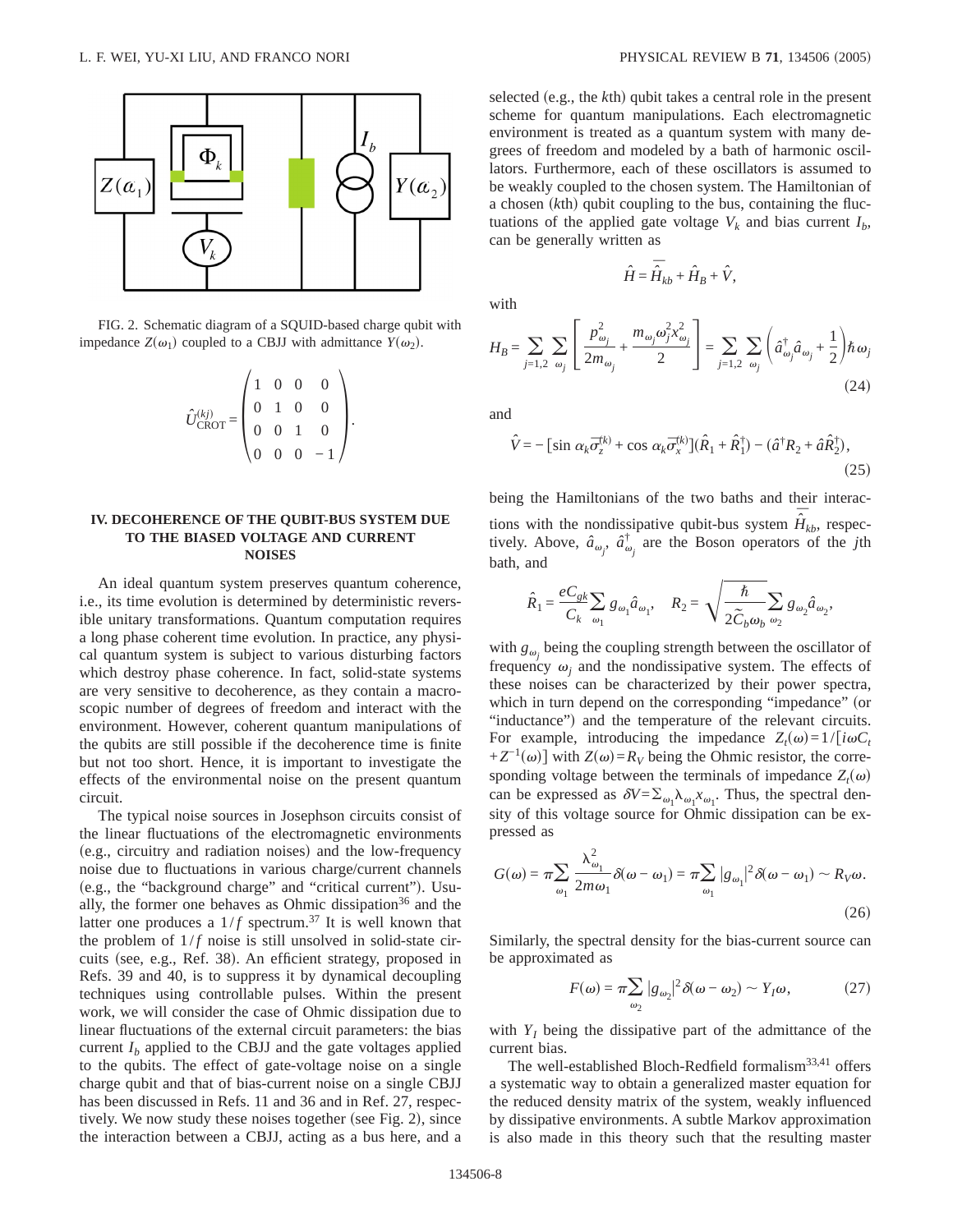equation is local in time. Of course, in the regime of weak bath coupling and low temperatures, this theory is numerically equivalent to a full non-Markovian path-integral approach.<sup>42</sup> For the present qubit-bus system and in the basis spanned by the eigenstates  $\{ |g\rangle, |u_n\rangle, |v_n\rangle, n=1,2,...\}$  of the nondissipative Hamiltonian  $\overline{\hat{H}}_{kb}$ , the Bloch-Redfield theory leads to the following master equations:

$$
\frac{d\sigma_{\alpha\beta}}{dt} = -i\omega_{\alpha\beta}\sigma_{\alpha\beta} + \sum_{\mu,\nu} (R_{\alpha\beta\mu\nu} + S_{\alpha\beta\mu\nu})\sigma_{\mu\nu} \qquad (28)
$$

with

$$
R_{\alpha\beta\mu\nu} = -\frac{1}{\hbar^2} \int_0^{\infty} d\tau \times \left[ g_1(\tau) \left( \delta_{\beta\nu} \sum_{\kappa} A_{\alpha\kappa} A_{\kappa\mu} e^{i\omega_{\mu\kappa}\tau} - A_{\alpha\mu} A_{\nu\beta} e^{i\omega_{\mu\alpha}\tau} \right) + g_1(-\tau) \left( \delta_{\alpha\mu} \sum_{\kappa} A_{\nu\kappa} A_{\kappa\beta} e^{i\omega_{\kappa\nu}\tau} - A_{\alpha\mu} A_{\nu\beta} e^{i\omega_{\beta\nu}\tau} \right) \right]
$$
(29)

and

$$
S_{\alpha\beta\mu\nu} = -\frac{1}{\hbar^2} \int_0^{\infty} d\tau \times \left[ g_2^{\dagger}(\tau) \left( \delta_{\beta\nu} \sum_{\kappa} B^{\dagger}_{\alpha\kappa} B_{\kappa\mu} e^{i\omega_{\mu\kappa}\tau} \right. \right.\left. - B_{\alpha\mu} B^{\dagger}_{\nu\beta} e^{i\omega_{\mu\alpha}\tau} \right) + g_2^{\dagger} (-\tau) \left( \delta_{\alpha\mu} \sum_{\kappa} B^{\dagger}_{\nu\kappa} B_{\kappa\beta} e^{i\omega_{\kappa\nu}\tau} \right.\left. - B_{\alpha\mu} B^{\dagger}_{\nu\beta} e^{i\omega_{\beta\nu}\tau} \right) + g_2^{\dagger} (\tau) \left( \delta_{\beta\nu} \sum_{\kappa} B_{\alpha\kappa} B^{\dagger}_{\kappa\mu} e^{i\omega_{\mu\kappa}\tau} \right.\left. - B^{\dagger}_{\alpha\mu} B_{\nu\beta} e^{i\omega_{\mu\alpha}\tau} \right) + g_2^{\dagger} (-\tau) \left( \delta_{\alpha\mu} \sum_{\kappa} B_{\nu\kappa} B^{\dagger}_{\kappa\beta} e^{i\omega_{\beta\kappa}\tau} \right.\left. - B^{\dagger}_{\alpha\mu} B_{\nu\beta} e^{i\omega_{\beta\nu}\tau} \right) \right]
$$
(30)

with

$$
g_1(\pm \tau) = \left(\frac{eC_{g_k}}{C_k}\right)^2 \sum_{\omega_1} |g_{\omega_1}|^2 [\langle n(\omega_1) + 1 \rangle e^{\mp i\omega_1 \tau} + \langle n(\omega_1) \rangle e^{\pm i\omega_1 \tau}],
$$
  

$$
g_2^{\dagger}(\pm \tau) = \left(\frac{\hbar}{2\tilde{C}_b \omega_b} \right) \sum_{\omega_2} |g_{\omega_2}|^2 \langle n(\omega_2) + 1 \rangle e^{\mp i\omega_2 \tau},
$$
  

$$
g_2^{\dagger}(\pm \tau) = \left(\frac{\hbar}{2\tilde{C}_b \omega_b} \right) \sum_{\omega_2} |g_{\omega_2}|^2 \langle n(\omega_2) \rangle e^{\mp i\omega_2 \tau}.
$$

Above, each one of the states  $|\alpha\rangle, |\beta\rangle, \dots$ , can be equal to one of the eigenstates of  $\overline{H}_{kb}$ , $\langle n(\omega_j) \rangle = 1/[\exp(\hbar \omega_j/k_B T) - 1]$  is the average number of thermal photons in the mode of frequency  $\omega_i$ . The denotation  $x_{ab} = \langle \alpha | \hat{x} | \beta \rangle$  accounts for the matrix element of operator  $\hat{x}$ , i.e.,

$$
A_{\alpha\beta} = \langle \alpha | \hat{A}_k | \beta \rangle
$$
,  $\hat{A}_k = \overline{\sigma}_z^{(k)} \sin \alpha_k + \overline{\sigma}_x^{(k)} \cos \alpha_k = \sigma_z^{(k)}$ ,  
and

$$
B_{\alpha\beta} = \langle \alpha | \hat{a} | \beta \rangle, \quad B_{\alpha\beta}^{\dagger} = \langle \alpha | \hat{a}^{\dagger} | \beta \rangle.
$$

Also,  $\omega_{\alpha\beta} = (E_{\alpha} - E_{\beta})/\hbar$  with  $E_{\alpha}(E_{\beta})$  being one of eigenvalues of the nondissipative Hamiltonian  $\overline{H}_{kb}$ , corresponding to the eigenstate  $|\alpha\rangle|\beta\rangle$ . The spectrum of  $\overline{\hat{H}}_{kb}$  includes the ground state  $|g\rangle = |-\kappa, 0\rangle$ , corresponding to the energy  $E_g$ =  $-\hbar\bar{\Delta}_k/2$ , and a series of dressed doubled states

$$
|u_n\rangle = \cos \theta_n |+_k, n\rangle - i \sin \theta_n |_{-k}, n + 1\rangle,
$$
  
 $|v_n\rangle = -i \sin \theta_n |_{-k}, n\rangle + \cos \theta_n |_{-k}, n + 1\rangle$ 

corresponding to the eigenvalues

$$
E_{u_n} = \hbar \omega_b(n+1) - \frac{\rho_n}{2}, \quad E_{v_n} = \hbar \omega_b(n+1) + \frac{\rho_n}{2},
$$

with

$$
\cos \theta_n = \rho_n - \hbar \,\overline{\Delta}_{k} / \sqrt{(\rho_n - \hbar \,\overline{\Delta}_{k})^2 + 4\lambda_k^2 (n+1)}
$$

and

$$
\rho_n = \sqrt{(\hbar \,\overline{\Delta}_k)^2 + 4\lambda_k^2(n+1)}.
$$

Here,  $|\pm_k\rangle$  and  $|n\rangle$  are the eigenstates of the operators  $\bar{\sigma}_z^{(k)}$  and  $\hat{H}_b$  with eigenvalues  $\pm 1$  and  $\hbar \omega_b(n+1/2)$ , respectively.

Under the secular approximation, the evolution of the non-diagonal element  $\sigma_{\alpha\beta}$  of the reduced density matrix  $\sigma$  is determined by

$$
\frac{d}{dt}\sigma_{\alpha\beta} + \{i[\omega_{\alpha\beta} + \text{Im}(R_{\alpha\beta\alpha\beta}) + \text{Im}(S_{\alpha\beta\alpha\beta})] + [\text{Re}(R_{\alpha\beta\alpha\beta}) + \text{Re}(S_{\alpha\beta\alpha\beta})]\}\sigma_{\alpha\beta} = 0.
$$
\n(31)

Here,  $R_{\alpha\beta\mu\nu}$  and  $S_{\alpha\beta\mu\nu}$  are calculated, respectively, from  $R_{\alpha\beta\mu\nu}$  and  $S_{\alpha\beta\mu\nu}$  by setting  $\mu = \alpha$  and  $\nu = \beta$ . Re $(x)$  and Im $(x)$ represent the real and imaginary parts of the complex number  $x$ . The formal solution of the above differential  $(31)$  reads

$$
\sigma_{\alpha\beta}(t) = \sigma_{\alpha\beta}(0) \exp(-t/T_{\alpha\beta}) \exp(-i\Theta_{\alpha\beta}t), \quad (32)
$$

with  $\Theta_{\alpha\beta} = \omega_{\alpha\beta} + \text{Im}(R_{\alpha\beta\alpha\beta}) + \text{Im}(S_{\alpha\beta\alpha\beta})$  being the effective oscillating frequency (the original Bohr frequency  $\omega_{\alpha\beta}$  plus the Lamb shift  $\Delta \omega_{\alpha\beta} = ImR_{\alpha\beta\alpha\beta} + ImS_{\alpha\beta\alpha\beta}$  and

$$
T_{\alpha\beta}^{-1} = -\left[ \text{Re}(R_{\alpha\beta\alpha\beta}) + \text{Re}(S_{\alpha\beta\alpha\beta}) \right]
$$
 (33)

describing the rate of decoherence between the states  $|\alpha\rangle$  and  $|\beta\rangle$ .

In the present qubit-bus system operating near the resonant point  $E_k \sim \hbar \omega_h$ , the decoherences relating to the lowest three energy eigenstates, i.e.,  $|g\rangle$ ,  $|u_0\rangle = |u\rangle$ , and  $|v_0\rangle = |v\rangle$ , are especially important for the desired quantum manipulations. The decoherences outside these three states are negligible. After a long but direct derivation, we obtain the decoherence rates of interest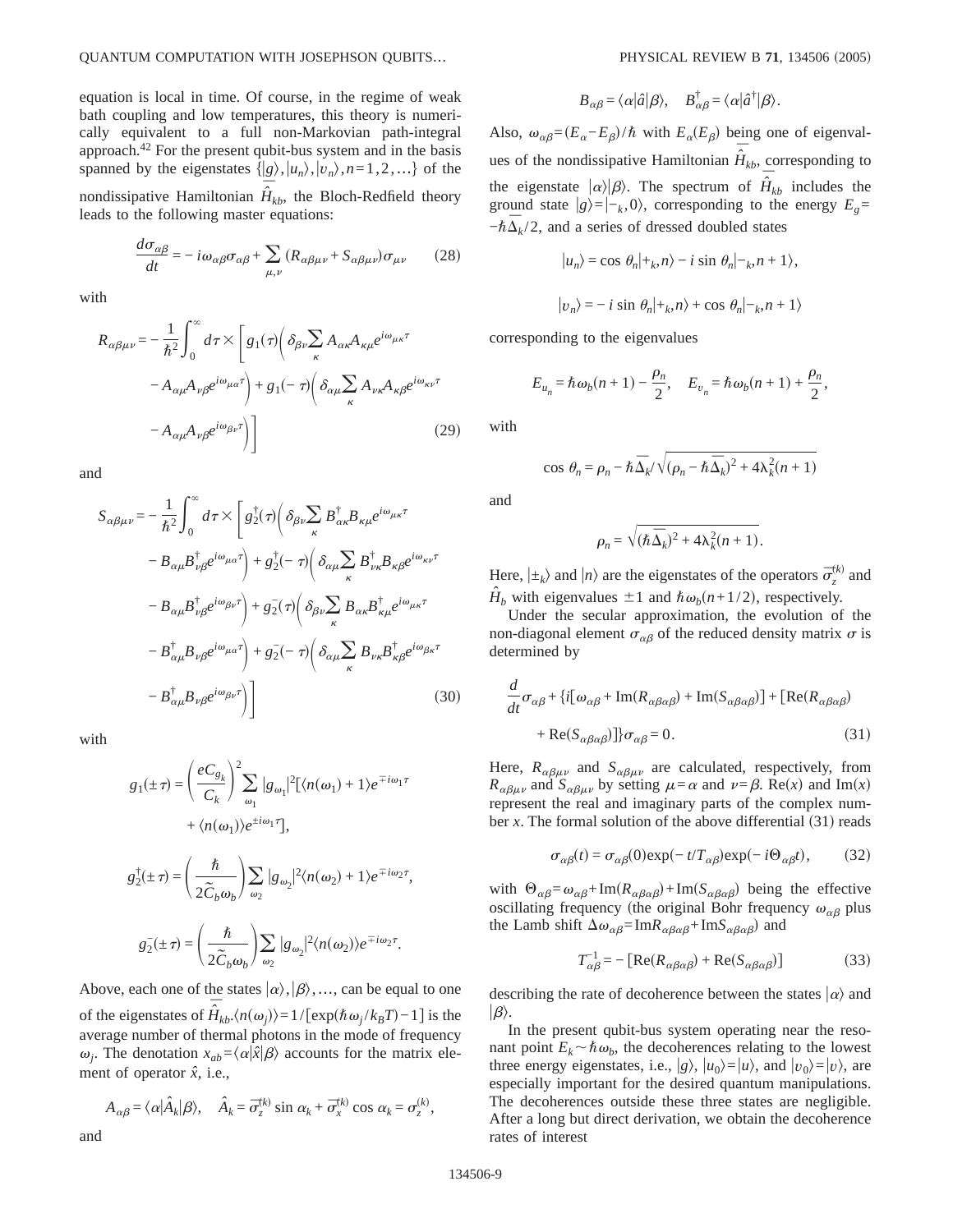$$
T_{gu}^{-1} = \alpha_V \Bigg\{ 4(\sin \alpha_k \cos^2 \theta_0)^2 \frac{2k_B T}{\hbar} + 2(\cos \alpha_k \cos \theta_0)^2 \coth \Bigg( \frac{\hbar \omega_{ug}}{2k_B T} \Bigg) \omega_{ug} + (\cos \alpha_k \sin \theta_0)^2 \Bigg[ \coth \Bigg( \frac{\hbar \omega_{ug}}{2k_B T} \Bigg) - 1 \Bigg] \omega_{vg} + (\sin \alpha_k \sin 2\theta_0)^2 \Bigg[ \coth \Bigg( \frac{\hbar \omega_{vu}}{2k_B T} \Bigg) - 1 \Bigg] \omega_{uu} \Bigg\} + \alpha_I \sin^2 \theta_0 \Bigg\{ \coth \Bigg( \frac{\hbar \omega_{ug}}{2k_B T} \Bigg) + 1 \Bigg\} \omega_{ug}, \tag{34}
$$

$$
T_{gv}^{-1} = \alpha_V \Bigg\{ 4(\sin \alpha \sin^2 \theta_0)^2 \frac{2k_B T}{\hbar} + 2(\cos \alpha \sin \theta_0)^2 \coth \Bigg( \frac{\hbar \omega_{vg}}{2k_B T} \Bigg) \omega_{vg} + (\cos \alpha \cos \theta_0)^2 \Bigg[ \coth \Bigg( \frac{\hbar \omega_{ug}}{2k_B T} \Bigg) - 1 \Bigg] \omega_{ug} + (\sin \alpha \sin 2\theta_0)^2 \Bigg[ \coth \Big( \frac{\hbar \omega_{uu}}{2k_B T} \Bigg) + 1 \Bigg] \omega_{vu} \Bigg\} + \alpha_I \cos^2 \theta_0 \Bigg\{ \coth \Bigg( \frac{\hbar \omega_{vg}}{2k_B T} \Bigg) + 1 \Bigg\} \omega_{vg},
$$
(35)

and

$$
T_{uv}^{-1} = \alpha_V \Bigg\{ 4(\sin \alpha \cos 2\theta_0)^2 \frac{2k_B T}{\hbar} + 2(\sin \alpha \sin 2\theta_0)^2 \coth \Bigg( \frac{\hbar \omega_{vu}}{2k_B T} \Bigg) \omega_{vu} + (\cos \alpha \cos \theta_0)^2 \Bigg[ \coth \Bigg( \frac{\hbar \omega_{ug}}{2k_B T} \Bigg) + 1 \Bigg] \omega_{ug} + (\cos \alpha \sin \theta_0)^2 \Bigg[ \coth \Bigg( \frac{\hbar \omega_{ug}}{2k_B T} \Bigg) + 1 \Bigg] \omega_{vg} + \alpha_I \Bigg\{ \sin^2 \theta_0 \Bigg[ \coth \Big( \frac{\hbar \omega_{ug}}{2k_B T} \Bigg) + 1 \Bigg] \omega_{ug} + \cos^2 \theta_0 \Bigg[ \coth \Big( \frac{\hbar \omega_{ug}}{2k_B T} \Bigg) + 1 \Bigg] \omega_{vg} \Bigg\}.
$$
 (36)

Above, the various Bohr frequencies read

$$
\omega_{ug} = \omega_b/2 + E_k/(2\hbar) - \sqrt{(\hbar \omega_b - E_k)^2 + 4\lambda_k^2}/(2\hbar),
$$
  

$$
\omega_{vg} = \omega_b/2 + E_k/(2\hbar) + \sqrt{(\hbar \omega_b - E_k)^2 + 4\lambda_k^2}/(2\hbar),
$$

and

$$
\omega_{vu} = \sqrt{(\hbar \omega_b - E_k)^2 + 4\lambda_k^2/\hbar}.
$$

Two dimensionless parameters  $\alpha_V = \pi R_V C_{g_k}^2 / [R_K C_k^2]$ ,  $R_K$  $=h/e^2 \approx 25.8 \text{ k}\Omega$ , and  $\alpha_I = Y_I/(\tilde{C}_b \omega_b)$  characterize the coupling strengths between the environments and the system.

Especially, if the system works far from the resonant point (with  $\lambda_k$  ~ 0, achieved by switching off the Josephson energy), the above results [shown in Eqs.  $(34)–(36)$ ] reduce to those $11,27,36$  for the case when the qubit and the bus independently decohere. Namely,  $T_{gu}^{-1}$  reduces to the rate<sup>11</sup>

$$
T_{\uparrow\downarrow}^{-1} = 8 \alpha_V k_B T / \hbar,
$$

which describes the decoherence between two charge states  $|\downarrow\rangle$  and  $|\uparrow\rangle$  of the superconducting box with zero Josephson energy. Also,  $T_{gv}^{-1}$  reduces to the decoherence rate<sup>27</sup>

$$
T_{01}^{-1} = \alpha_I [\coth(\hbar \omega_b/2k_B T) + 1] \omega_b,
$$

between the ground and first excited states of the data bus. However, for the strongest coupling case (i.e., when the system works at the resonant point), we have  $E_k = E_j - \hbar \omega_b$ , cos  $\alpha_k = 1$ , cos  $\theta_0 = \sin \theta_0 = 1/\sqrt{2}$ , and coth $[\hbar \omega_{ug}/(2k_BT)]-1$  $\approx$  coth[ $\hbar \omega_{vg}$ /(2k<sub>B</sub>T)]-1 ~ 0 (<10<sup>-7</sup>, for the typical experimental parameters<sup>12</sup>  $\lambda_k \approx 0.1 E_{J_k}$ ,  $E_{J_k} = \hbar \omega_b \approx 50 \ \mu \text{eV} \ge k_B T$  $\approx$  3  $\mu$ eV). Thus, the minimum decoherence rates

$$
\widetilde{T}_{gu}^{-1} = (\alpha_V + \alpha_I)\omega_{ug},\tag{37}
$$

$$
\widetilde{T}_{gv}^{-1} = (\alpha_V + \alpha_I) \omega_{vg}, \qquad (38)
$$

and

$$
\widetilde{T}_{uv}^{-1} = \widetilde{T}_{gu}^{-1} + \widetilde{T}_{gv}^{-1},\tag{39}
$$

are obtained for the above three dressed states, respectively.

It has been estimated in Ref. 11 that the dissipation for a single SQUID qubit is sufficiently weak:  $\alpha_V \sim 10^{-6}$  for  $R_V$  $=50\Omega$ ,  $C_{J_k}/C_{g_k} \sim 10^{-2}$ , which allows, in principle, for  $10^6$ coherent single-qubit manipulations. For a single CBJJ the dimensionless parameter  $\alpha$ <sup>*I*</sup> only reaches 10<sup>-3</sup> for typical experimental parameters:<sup>25</sup>  $1/Y_I \sim 100\Omega$ ,  $C_b \sim 6p$ F,  $\omega_b/2\pi$  $\sim$  10 GHz. This implies that the quantum coherence of the present qubit-bus system is mainly limited by the bias current fluctuations. Fortunately, the impedance of the above CBJJ can be engineered<sup>25</sup> to be  $1/Y_I \sim 560 \text{ k}\Omega$ . This lets  $\alpha_I$ reach up to  $10^{-5}$  and allow about  $10^{5}$  coherent manipulations of the qubit-bus system.

### **V. CONCLUSIONS AND DISCUSSIONS**

In summary, we have proposed an effective scheme to couple any pair of selective Josephson charge qubits by letting them sequentially couple to a common CBJJ, which can be treated as an oscillator with adjustable frequency. Two logic states of the present qubit are encoded by the clockwise and anticlockwise persistent circuiting currents in the dc SQUID loop. At most one qubit can be set to interact with the bus at any moment. The interaction between the selected qubit and the data bus is tunable by controlling the flux applied to the qubit and the bias current applied to the data bus. This selective coupling provides a simple way to manipulate the quantum information stored in the connected SQUID qubits. Indeed, any pair of selective qubits without any direct interaction can be entangled by using a three-step coupling process. Furthermore, if the total duration is set up properly,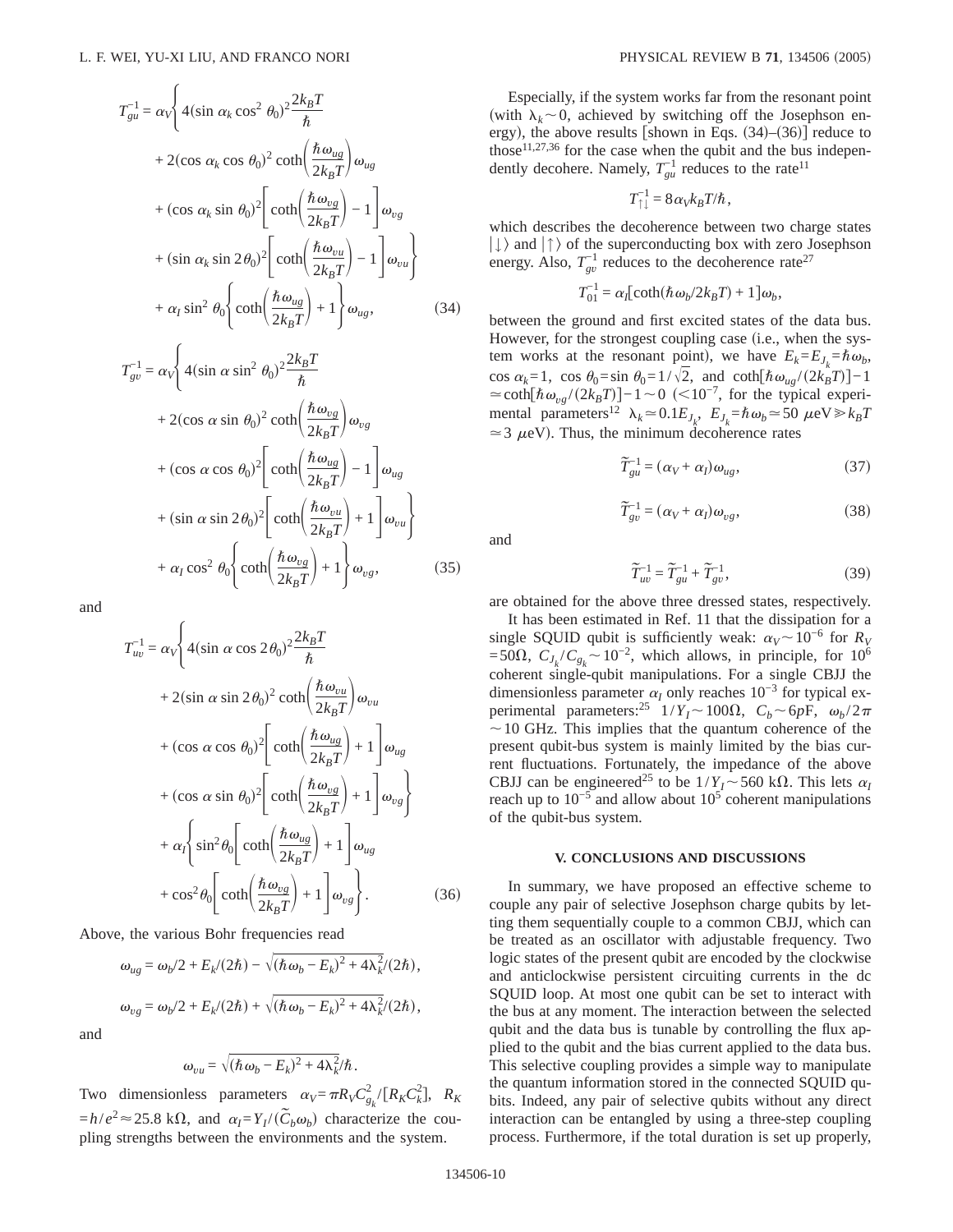the desired two-qubit universal gates, which are very similar to the CNOT and CROT gates, can be implemented via such three-step operational processes. During this operation, the mode of the data bus is unchanged, although its vibrational quantum is really excited/absorbed. After the desired quantum operation is performed on the chosen qubits, the data bus disentangles from the qubits and returns to its ground state.

In previous schemes, the distant Josephson qubits are coupled directly by either the charge-charge interaction, via connecting to a common capacitor, or by a current-current interaction, via sharing a common inductor. The present indirect coupling scheme offers some advantages: (i) the coupling strength is tunable and thus easy to be controlled for realizing the desired quantum gate, (ii) this first-order interaction is more insensitive to the environment, and thus possesses a longer decoherence time. Also, compared to previous data buses, the externally connected *LC* resonator<sup>20</sup> and cavity QED mode, $^{21}$  the present CBJJ bus might be easier to control for coupling the chosen qubit. For example, its eigenfrequency can be controlled by adjusting the applied dc bias current. In addition, the CBJJ is easy to fabricate using current technology<sup>23</sup> and may provide more effective immunities to both charge and flux noise.

By considering the decoherence due to the linear fluctuations of the applied voltage  $V_k$  and current  $I_b$ , we have analyzed the experimental possibility of the present scheme within the Bloch-Redfield formalism. A simple numerical estimate showed that the quantum manipulations of the present qubit-bus system are experimentally possible, once the impedance  $Y_I$  of the CBJJ can be engineered to have a sufficient low value, i.e.,  $1/Y_I$  can be enlarged sufficiently [e.g.,  $1/Y_I \sim 560 \text{ K}\Omega$  (Ref. 25)]. Of course, this possibility, similar to those in previous schemes,  $17,18,20-22$  is also limited by other technological difficulties, e.g., suppress the lowfrequency  $1/f$  noise, and fast switch on/off the external flux to couple/decouple the chosen qubit, etc. For example, a very high sweep rate of magnetic pulse [e.g., up to  $\sim 10^8$  Oe/s  $(Ref. 43)$ ], is required to change half of flux quantum through a SQUID loop (with the size, e.g., 50  $\mu$ m) in a sufficiently short time (e.g., the desired  $\sim$ 40 ps). This and other obstacles pose a challenge that motivate the exploration of novel circuit designs that might minimize some of the problems that lie ahead in the future.

## **ACKNOWLEDGMENTS**

This work was supported in part by the National Security Agency (NSA) and Advanced Research and Development Activity (ARDA) under Air Force Office of Research  $(AFOSR)$  contract No. F49620-02-1-0334, and by the National Science Foundation Grant No. EIA-0130383.

- 1See, e.g., M. A. Nielsen, I. L. Chuang, *Quantum Computation* and Quantum Information (Cambridge University Press, Cambridge, 2000); C. H. Bennett and D. P. DiVincenzo, Nature (London) 44, 247 (2000).
- $2$  J. I. Cirac and P. Zoller, Phys. Rev. Lett. **74**, 4091 (1995).
- ${}^{3}$ L. F. Wei and F. Nori, Europhys. Lett. **65**, 1 (2004); L. F. Wei, S. Y. Liu, and X. L. Lei, Phys. Rev. A **65**, 062316 (2002).
- 4D. J. Wineland, M. Barrett, J. Britton, J. Chiaverini, B. L. De-Marco, W. M. Itano, B. M. Jelenkovic, C. Langer, D. Leibfried, V. Meyer, T. Rosenband, and T. Schaetz, Philos. Trans. R. Soc. London, Ser. A 361, 1349 (2003).
- <sup>5</sup>T. Sleator and H. Weinfurter, Phys. Rev. Lett. **74**, 4087 (1995).
- <sup>6</sup> J. M. Raimond, M. Brune, and S. Haroche, Rev. Mod. Phys. **73**, 565 (2001).
- $7X$ . Hu and S. Das Sarma, Phys. Status Solidi B 238, 360 (2003); Phys. Rev. A **61**, 062301 (2000); X. Hu, R. de Sousa, and S. Das Sarma, Phys. Rev. Lett. **86**, 918 (2001).
- 8T. H. Stievater, X. Li, D. G. Steel, D. Gammon, D. S. Katzer, D. Park, C. Piermarocchi, and L. J. Sham, Phys. Rev. Lett. **87**, 133603 (2001).
- <sup>9</sup>N. Gershenfeld and I. Chuang, Science 275, 350 (1997).
- 10L. M. K. Vandersypen, M. Steffen, G. Breyta, C. S. Yannoni, M. H. Sherwood, and I. L. Chuang, Nature (London) 414, 883 (2001); L. M. K. Vandersypen, M. Steffen, G. Breyta, C. S. Yannoni, R. Cleve, and I. L. Chuang, Phys. Rev. Lett. **85**, 5452  $(2000).$
- 11Y. Makhlin, G. Schön, and A. Shnirman, Rev. Mod. Phys. **73**, 357 (2001).
- $12$ Y. Nakamura, Yu. A. Pashkin, and J. S. Tsai, Nature (London)

398, 786 (1999); K. W. Lehnert, K. Bladh, L. F. Spietz, D. Gunnarsson, D. I. Schuster, P. Delsing, and R. J. Schoelkopf, Phys. Rev. Lett. 90, 027002 (2003).

- <sup>13</sup> J. E. Mooij, T. P. Orlando, L. Levitov, L. Tian, C. H. van der Wal, and S. Lloyd, Science 285, 1036 (1999); 290, 773 (2000); E. Il'ichev, N. Oukhanski, A. Izmalkov, Th. Wagner, M. Grajcar, H.-G. Meyer, A. Yu. Smirnov, Alec Maassen van den Brink, M. H. S. Amin, and A. M. Zagoskin, Phys. Rev. Lett. **91**, 097906  $(2003).$
- 14D. Vion, A. Aassime, A. Cottet, P. Joyez, H. Pothier, C. Urbina, D. Esteve, and M. H. Devoret, Science 296, 886 (2002).
- 15Yu. A. Pashkin, T. Yamamoto, O. Astafiev, Y. Nakamura, D. V. Averin, and J. S. Tsai, Nature (London) 421, 823 (2003); T. Yamamoto, Yu. A. Pashkin, O. Astafiev, Y. Nakamura, and J. S. Tsai, *ibid.* 425, 941 (2003).
- <sup>16</sup>D. V. Averin and C. Bruder, Phys. Rev. Lett. **91**, 057003 (2003).
- <sup>17</sup>Y. Makhlin, G. Schön, and A. Shnirman, Nature (London) 398, 305 (1999).
- <sup>18</sup> J. Q. You, J. S. Tsai, and F. Nori, Phys. Rev. Lett. **89**, 197902  $(2002)$ ; a longer version of this is available in cond-mat/ 0306203 (unpublished); see also *New Directions in Mesoscopic Physics*, edited by R. Fazio, V. F. Gantmakher, and Y. Imry (Kluwer Academic Publishers, Dordrecht, 2003), p. 351.
- 19D. A. Lidar, L.-A. Wu, and A. Blais, Quantum Inf. Process. **1**,  $155 (2002).$
- <sup>20</sup>F. Plastina and G. Falci, Phys. Rev. B **67**, 224514 (2003).
- <sup>21</sup> J. Q. You and F. Nori, Phys. Rev. B  $68$ , 064509 (2003); Photonics Spectra 18, 33 (2003); S. L. Zhu, Z. D. Wang, and K. Yang, Phys. Rev. A 68, 034303 (2003); C. P. Yang Shih-I Chu, and S.